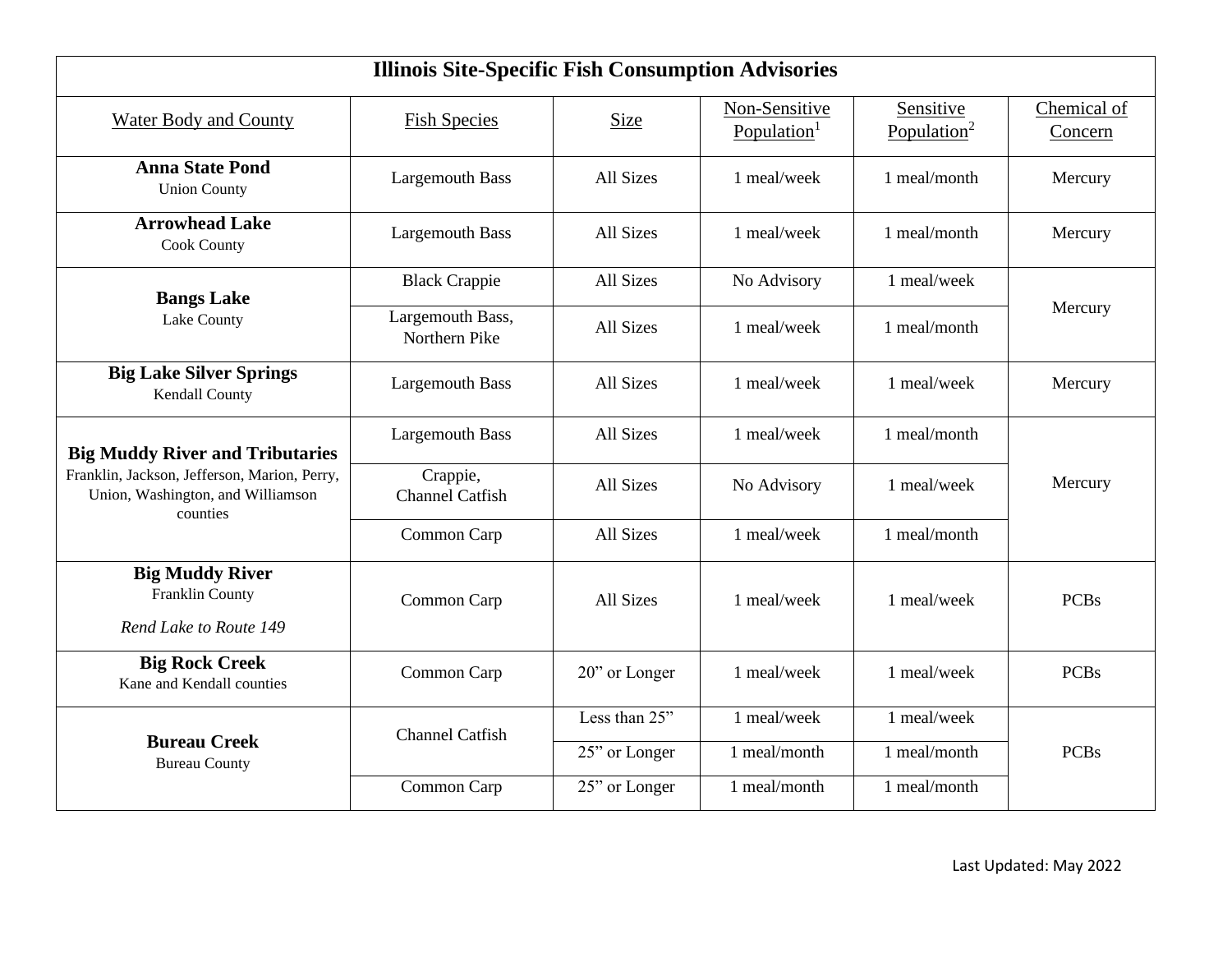| <b>Illinois Site-Specific Fish Consumption Advisories</b>                                    |                                                  |               |                                          |                                      |                         |  |  |
|----------------------------------------------------------------------------------------------|--------------------------------------------------|---------------|------------------------------------------|--------------------------------------|-------------------------|--|--|
| <b>Water Body and County</b>                                                                 | <b>Fish Species</b>                              | Size          | Non-Sensitive<br>Population <sup>1</sup> | Sensitive<br>Population <sup>2</sup> | Chemical of<br>Concern  |  |  |
| <b>Busse Lake</b>                                                                            | <b>Black Bullhead,</b><br><b>Channel Catfish</b> | All Sizes     | 1 meal/week                              | 1 meal/week                          |                         |  |  |
| <b>Cook County</b>                                                                           | Common Carp                                      | Less than 23" | 1 meal/week                              | 1 meal/week                          | <b>PCBs</b>             |  |  |
|                                                                                              |                                                  | 23" or Longer | 1 meal/month                             | 1 meal/month                         |                         |  |  |
| <b>Cache River Basin</b><br>Alexander, Johnson, Massac, Pope, Pulaski,<br>and Union counties | Common Carp                                      | All Sizes     | 1 meal/week                              | 1 meal/month                         |                         |  |  |
| Includes Main Stem and Indian Camp<br>Creek                                                  | Black Crappie,<br><b>Largemouth Bass</b>         | All Sizes     | 1 meal/week                              | 1 meal/month                         | Mercury                 |  |  |
|                                                                                              | Sunfish                                          | All Sizes     | 1 meal/week                              | 1 meal/week                          |                         |  |  |
| <b>Calumet River System</b>                                                                  | <b>Black Bass</b>                                | All Sizes     | 1 meal/month                             | 1 meal/month                         |                         |  |  |
| Cook County                                                                                  | Common Carp                                      | Less than 12" | 1 meal/month                             | 1 meal/month                         |                         |  |  |
| Includes the Calumet River, Cal Sag<br>Channel, and Little Calumet River from                |                                                  | 12" or Longer | Do Not Eat                               | Do Not Eat                           | <b>PCBs</b>             |  |  |
| the Cal Sag Channel to the Calumet<br>River                                                  | <b>Channel Catfish</b>                           | 18" or Longer | 6 meals/year                             | 6 meals/year                         |                         |  |  |
|                                                                                              | <b>Yellow Bass</b>                               | Less than 8"  | 1 meal/month                             | 1 meal/month                         |                         |  |  |
|                                                                                              |                                                  | 8" or Longer  | 6 meals/year                             | 6 meals/year                         |                         |  |  |
| <b>Campus Lake (SIU)</b><br>Jackson County                                                   | <b>Largemouth Bass</b>                           | All Sizes     | 1 meal/week                              | 1 meal/week                          | Mercury,<br><b>PCBs</b> |  |  |
|                                                                                              | Bluegill                                         | All Sizes     | 1 meal/week                              | 1 meal/week                          | <b>PCBs</b>             |  |  |
| <b>Carbondale City Reservoir</b>                                                             | Crappie                                          | 12" or Longer | No Advisory                              | 1 meal/week                          | Mercury                 |  |  |
| Jackson County                                                                               | <b>Largemouth Bass</b>                           | 15" or Longer | 1 meal/week                              | 1 meal/month                         |                         |  |  |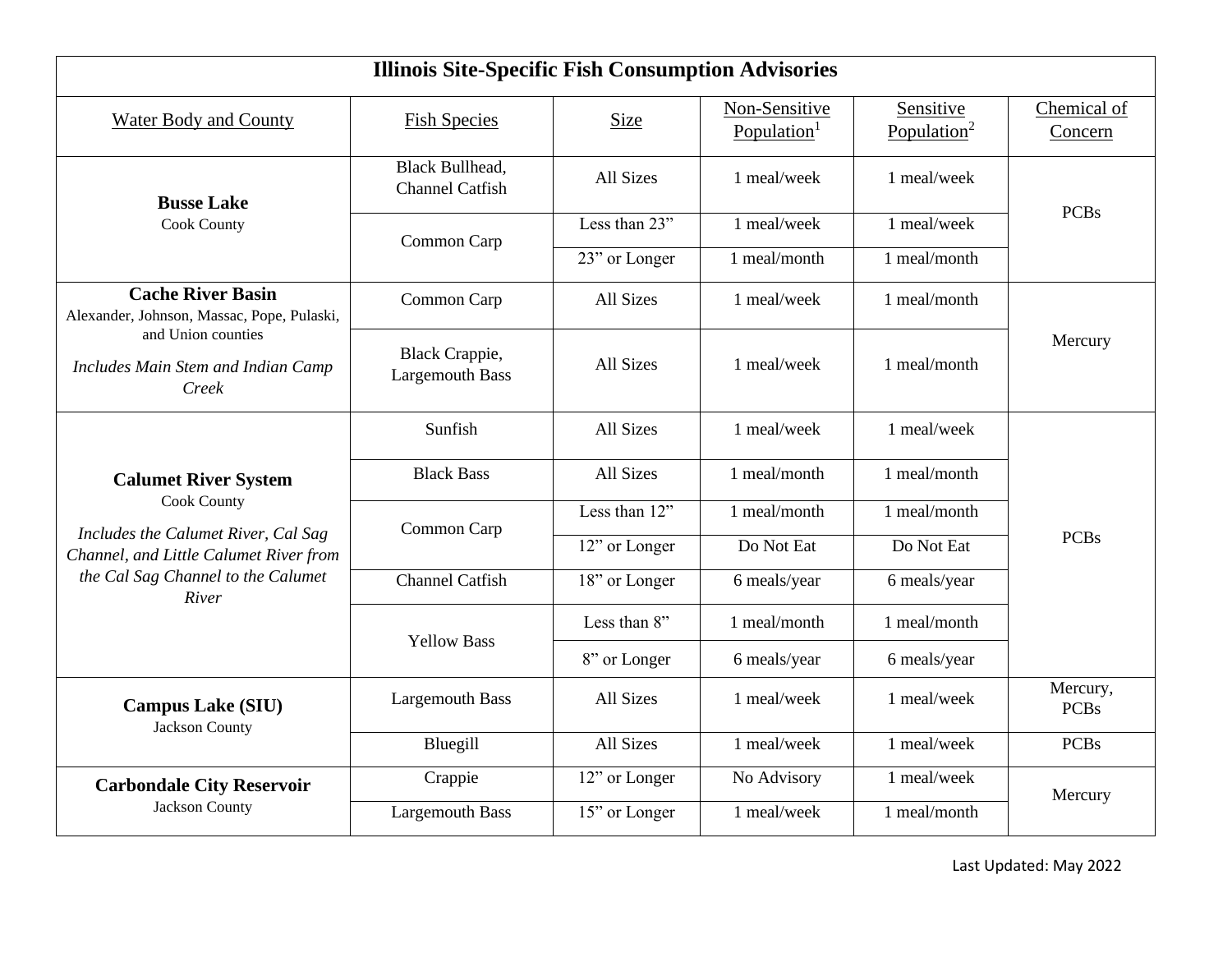| <b>Illinois Site-Specific Fish Consumption Advisories</b>          |                        |               |                                          |                                      |                        |  |  |  |
|--------------------------------------------------------------------|------------------------|---------------|------------------------------------------|--------------------------------------|------------------------|--|--|--|
| <b>Water Body and County</b>                                       | <b>Fish Species</b>    | <b>Size</b>   | Non-Sensitive<br>Population <sup>1</sup> | Sensitive<br>Population <sup>2</sup> | Chemical of<br>Concern |  |  |  |
| <b>Casey Fork Creek</b>                                            | <b>Channel Catfish</b> | All Sizes     | 1 meal/week                              | 1 meal/week                          | <b>PCBs</b>            |  |  |  |
| Jefferson County                                                   | Common Carp            | All Sizes     | 1 meal/month                             | 1 meal/month                         |                        |  |  |  |
| <b>Cedar Creek</b>                                                 | <b>Channel Catfish</b> | All Sizes     | 1 meal/month                             | 1 meal/month                         | <b>PCBs</b>            |  |  |  |
| Warren County                                                      | Common Carp            | All Sizes     | 6 meals/year                             | 6 meals/year                         |                        |  |  |  |
| <b>Cedar Lake</b>                                                  | <b>Largemouth Bass</b> | 12" or Longer | 1 meal/week                              | 1 meal/month                         | Mercury                |  |  |  |
| Jackson County                                                     | White Crappie          | All Sizes     | No Advisory                              | 1 meal/week                          |                        |  |  |  |
| <b>Centralia Lake</b>                                              | Crappie                | 9" or Longer  | No Advisory                              | 1 meal/week                          | Mercury                |  |  |  |
|                                                                    | <b>Largemouth Bass</b> | 16" or Longer | 1 meal/week                              | 1 meal/week                          |                        |  |  |  |
| <b>Marion County</b>                                               | <b>Channel Catfish</b> | 17" or Longer | 1 meal/week                              | 1 meal/week                          | <b>PCBs</b>            |  |  |  |
|                                                                    | Common Carp            | 27" or Longer | 1 meal/month                             | 1 meal/month                         |                        |  |  |  |
|                                                                    | Common Carp            | Less than 12" | 6 meals/year                             | 6 meals/year                         |                        |  |  |  |
| <b>Chicago River</b><br>Cook County                                |                        | 12" or Longer | Do Not Eat                               | Do Not Eat                           |                        |  |  |  |
| North/South Branches of the Chicago                                | <b>Channel Catfish</b> | 18" or Longer | 1 meal/month                             | 1 meal/month                         | <b>PCBs</b>            |  |  |  |
| River, North Shore Channel, and<br>Chicago Sanitary and Ship Canal | <b>Largemouth Bass</b> | All Sizes     | 1 meal/month                             | 1 meal/month                         |                        |  |  |  |
|                                                                    | Sunfish                | All Sizes     | 1 meal/week                              | 1 meal/week                          |                        |  |  |  |
| <b>Citizens Lake</b>                                               | <b>Black Crappie</b>   | 10" or Longer | No Advisory                              | 1 meal/week                          | Mercury                |  |  |  |
| Warren County                                                      | <b>Largemouth Bass</b> | All Sizes     | 1 meal/week                              | 1 meal/week                          |                        |  |  |  |
| <b>Crab Orchard Creek</b><br>Jackson County                        | <b>Channel Catfish</b> | All Sizes     | 1 meal/week                              | 1 meal/week                          | Dioxins                |  |  |  |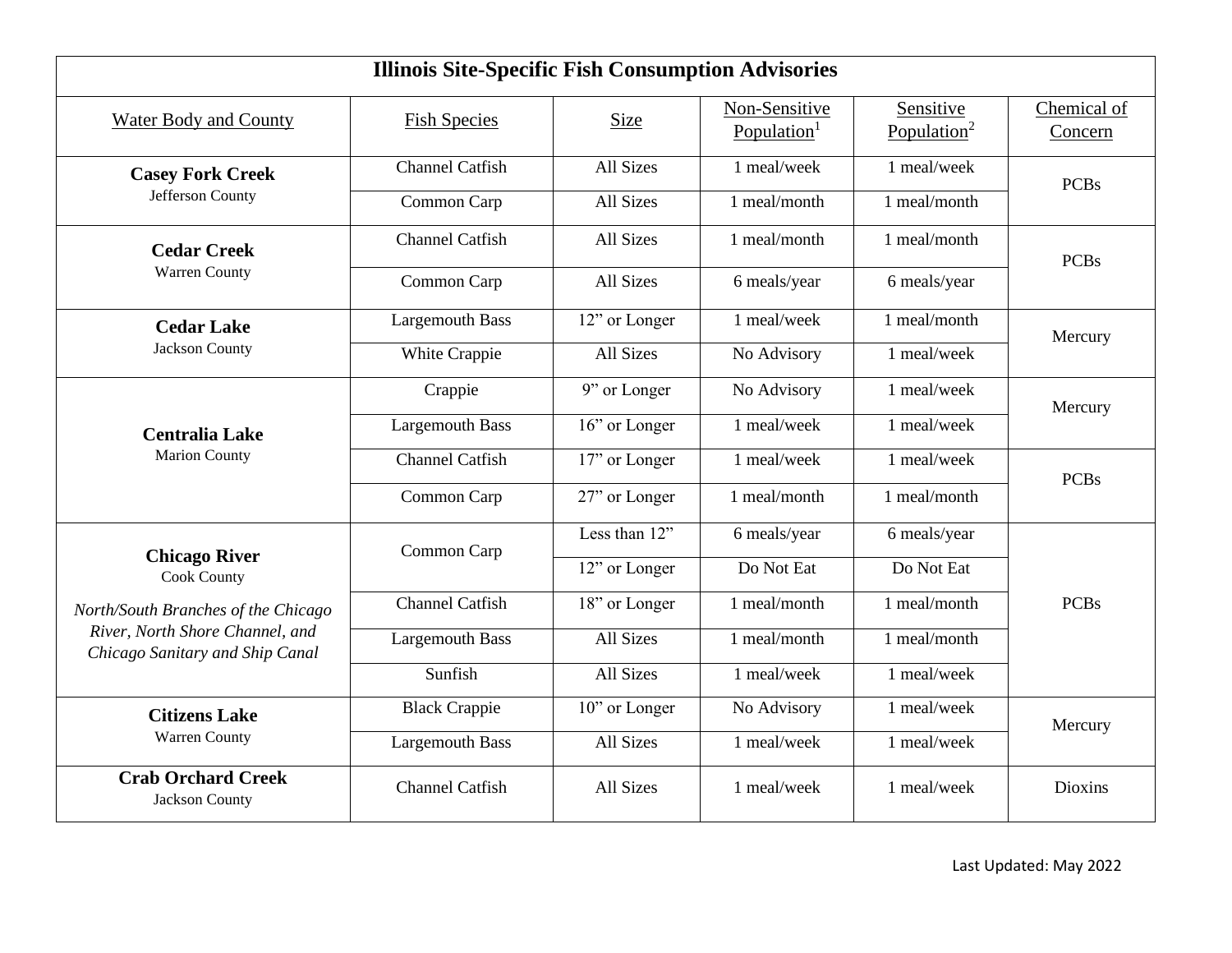| <b>Illinois Site-Specific Fish Consumption Advisories</b>                               |                                                            |                  |                                          |                                      |                        |  |  |  |
|-----------------------------------------------------------------------------------------|------------------------------------------------------------|------------------|------------------------------------------|--------------------------------------|------------------------|--|--|--|
| <b>Water Body and County</b>                                                            | <b>Fish Species</b>                                        | Size             | Non-Sensitive<br>Population <sup>1</sup> | Sensitive<br>Population <sup>2</sup> | Chemical of<br>Concern |  |  |  |
| <b>Crab Orchard Lake</b><br>Williamson County                                           | Channel Catfish,<br>Common Carp<br>East of Wolf Creek Road | All Sizes        | 1 meal/week                              | 1 meal/week                          | <b>PCBs</b>            |  |  |  |
|                                                                                         | <b>Channel Catfish</b><br>West of Wolf Creek Road          | All Sizes        | 1 meal/week                              | 1 meal/week                          |                        |  |  |  |
| <b>Crystal Lake</b><br>Champaign County                                                 | <b>Largemouth Bass</b>                                     | All Sizes        | 1 meal/week                              | 1 meal/month                         | Mercury                |  |  |  |
| <b>Deep Lake</b><br>Lake County                                                         | <b>Largemouth Bass</b>                                     | 12" or Longer    | 1 meal/week                              | 1 meal/month                         | Mercury                |  |  |  |
| <b>Des Plaines River</b><br>Cook and Lake counties<br>State Line Road to Lake-Cook Road | <b>Largemouth Bass</b>                                     | All Sizes        | 1 meal/week                              | 1 meal/week                          | Mercury                |  |  |  |
| <b>Des Plaines River</b>                                                                | <b>Channel Catfish</b>                                     | All Sizes        | 1 meal/week                              | 1 meal/week                          |                        |  |  |  |
| Cook, Lake, and Will counties<br>Route 120 to Barry Point Bridge                        | Common Carp                                                | 19" or Longer    | 1 meal/month                             | 1 meal/month                         | <b>PCBs</b>            |  |  |  |
| <b>Des Plaines River</b><br>Will County<br><b>Barry Point Bridge to Lockport</b>        | Channel Catfish,<br>Common Carp                            | <b>All Sizes</b> | 1 meal/month                             | 1 meal/month                         | <b>PCBs</b>            |  |  |  |
| <b>Des Plaines River</b><br>Will County<br>Lockport to Kankakee River                   | Channel Catfish,<br><b>Freshwater Drum</b>                 | All Sizes        | 1 meal/month                             | 1 meal/month                         | <b>PCBs</b>            |  |  |  |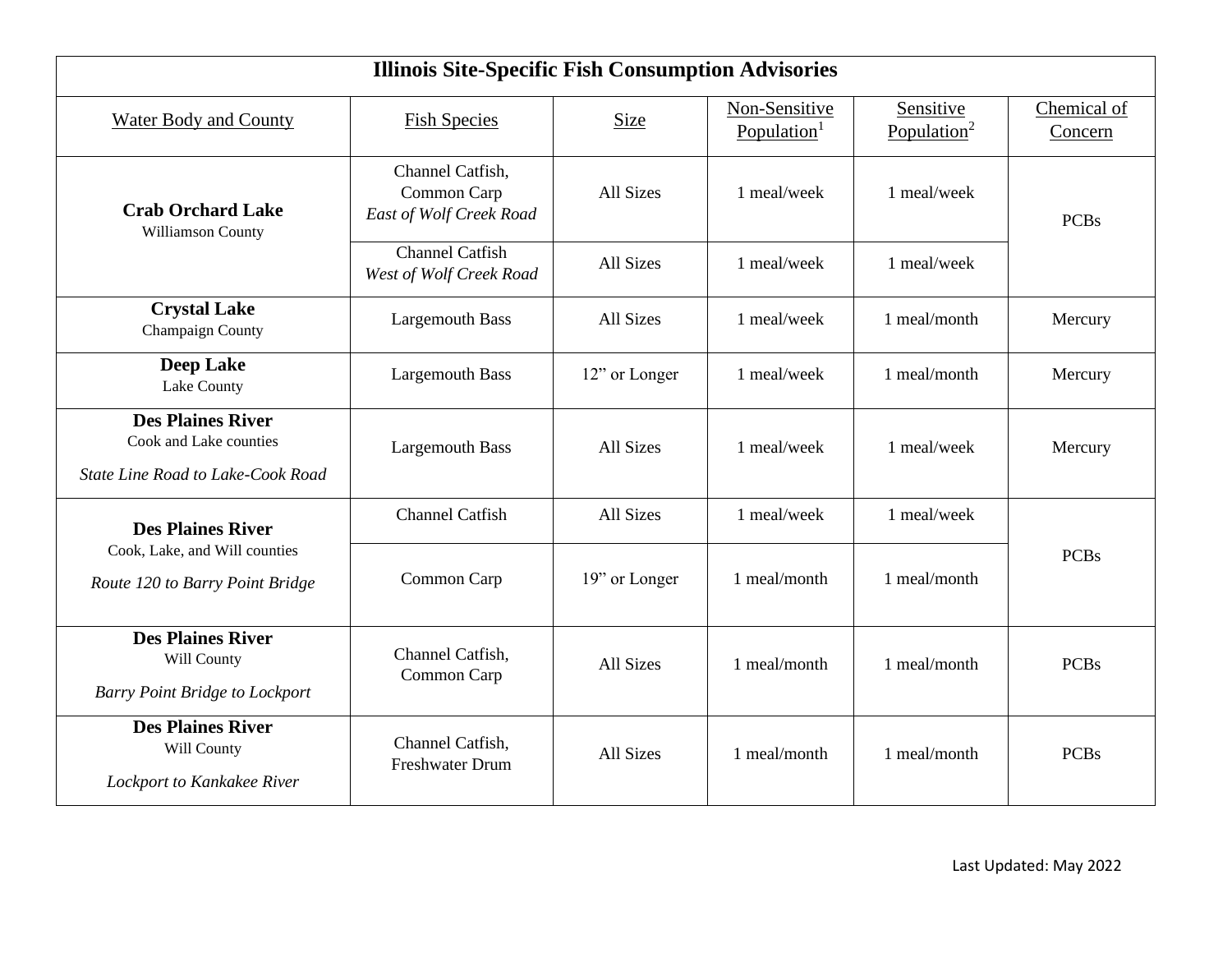| <b>Illinois Site-Specific Fish Consumption Advisories</b>          |                                                  |                      |                             |                                      |                        |  |  |  |
|--------------------------------------------------------------------|--------------------------------------------------|----------------------|-----------------------------|--------------------------------------|------------------------|--|--|--|
| <b>Water Body and County</b>                                       | <b>Fish Species</b>                              | Size                 | Non-Sensitive<br>Population | Sensitive<br>Population <sup>2</sup> | Chemical of<br>Concern |  |  |  |
| <b>Des Plaines River (continued)</b><br>Will County                |                                                  | Less than 18"        | 6 meals/year                | 6 meals/year                         | <b>PCBs</b>            |  |  |  |
| Lockport to Kankakee River                                         | Common Carp                                      | 18" or Longer        | Do Not Eat                  | Do Not Eat                           |                        |  |  |  |
| <b>Devil's Kitchen Lake</b><br>Williamson County                   | <b>Black Crappie,</b><br>Bluegill                | All Sizes            | No Advisory                 | 1 meal/week                          | Mercury                |  |  |  |
|                                                                    | <b>Largemouth Bass</b>                           | All Sizes            | 1 meal/week                 | 1 meal/month                         |                        |  |  |  |
| Dongola Lake<br><b>Union County</b>                                | <b>LARGEMOUTH BASS</b>                           | <b>15" OR LONGER</b> | <b>1 MEAL/WEEK</b>          | <b>1 MEAL/WEEK</b>                   | <b>MERCURY</b>         |  |  |  |
| <b>NEW ADVISORY</b>                                                |                                                  |                      |                             |                                      |                        |  |  |  |
| <b>DuPage River</b><br>DuPage and Will counties                    | <b>Smallmouth Bass</b>                           | 15" or Longer        | 1 meal/week                 | 1 meal/month                         | Mercury                |  |  |  |
| Headwaters to Route 6                                              | Common Carp                                      | <b>All Sizes</b>     | 1 meal/week                 | 1 meal/week                          | <b>PCBs</b>            |  |  |  |
| <b>DuPage River</b><br>Will County<br>Route 6 to Des Plaines River | Channel Catfish, Common<br>Carp, Smallmouth Bass | All Sizes            | 1 meal/month                | 1 meal/month                         | <b>PCBs</b>            |  |  |  |
| <b>DuPage River, East Branch</b><br>DuPage County                  | Common Carp                                      | All Sizes            | 1 meal/week                 | 1 meal/week                          | <b>PCBs</b>            |  |  |  |
| <b>Dutchman Lake</b><br>Johnson County                             | <b>LARGEMOUTH BASS</b>                           | <b>ALL SIZES</b>     | <b>1 MEAL/WEEK</b>          | <b>1 MEAL/WEEK</b>                   | <b>MERCURY</b>         |  |  |  |
| <b>NEW ADVISORIES</b>                                              | <b>BLUEGILL</b>                                  | <b>ALL SIZES</b>     | <b>NO ADVISORY</b>          | <b>1 MEAL/WEEK</b>                   |                        |  |  |  |
| <b>East Fork Lake</b><br><b>Richland County</b>                    | Walleye                                          | 21" or Longer        | 1 meal/week                 | 1 meal/month                         | Mercury                |  |  |  |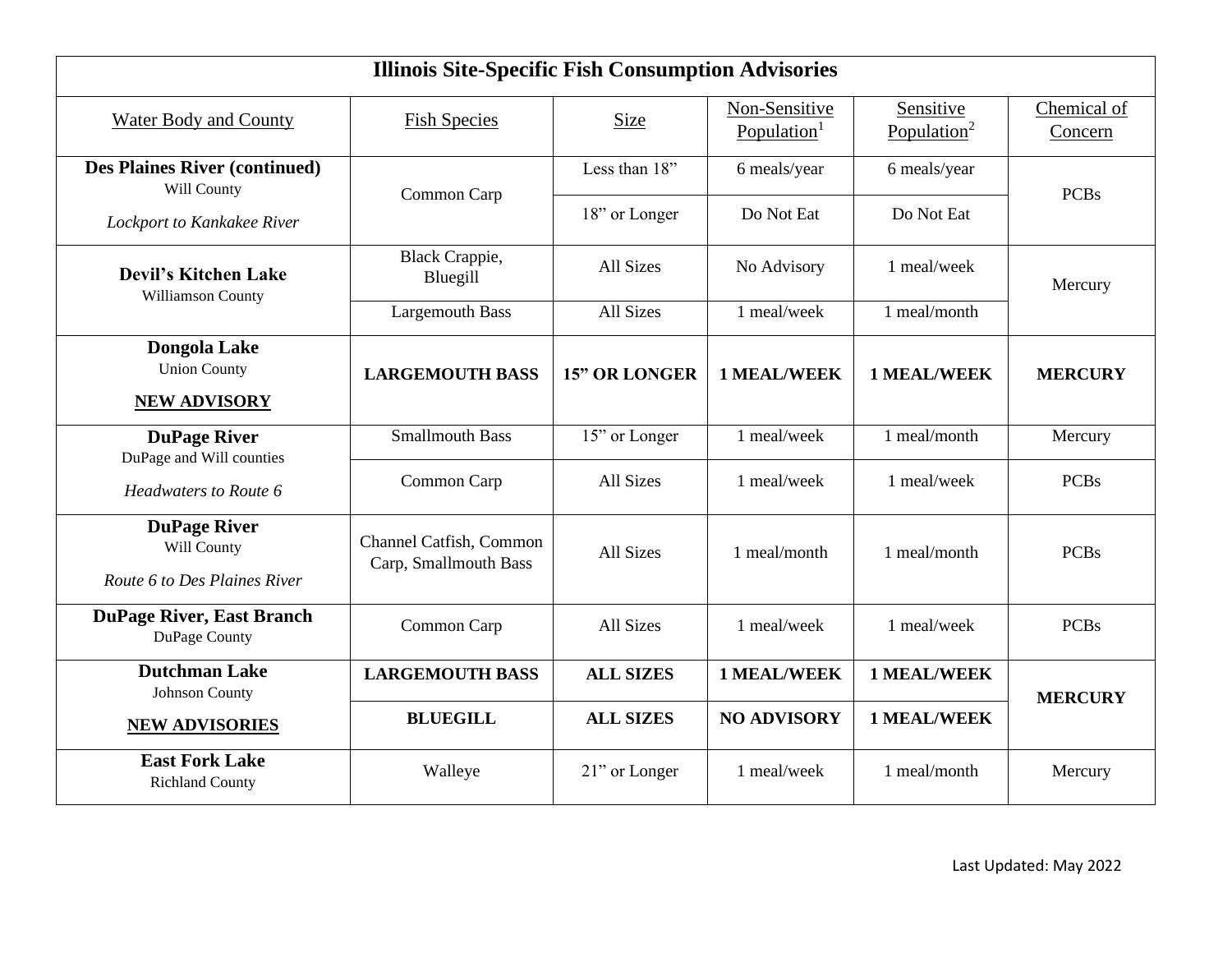| <b>Illinois Site-Specific Fish Consumption Advisories</b>                                                 |                                 |                         |                                          |                                      |                        |  |  |
|-----------------------------------------------------------------------------------------------------------|---------------------------------|-------------------------|------------------------------------------|--------------------------------------|------------------------|--|--|
| <b>Water Body and County</b>                                                                              | <b>Fish Species</b>             | Size                    | Non-Sensitive<br>Population <sup>1</sup> | Sensitive<br>Population <sup>2</sup> | Chemical of<br>Concern |  |  |
| <b>Elkhorn Creek</b><br>Carroll, Ogle, and Whiteside counties                                             | <b>Channel Catfish</b>          | 16" or Longer           | 1 meal/week                              | 1 meal/week                          | <b>PCBs</b>            |  |  |
| <b>Embarras River</b><br>Coles, Crawford, Cumberland, Douglas,<br>Jasper, Lawrence, and Richland counties | Crappie                         | All Sizes               | No Advisory                              | 1 meal/week                          | Mercury                |  |  |
| <b>Evergreen Lake</b>                                                                                     | Crappie                         | 10" or Longer           | No Advisory                              | 1 meal/week                          |                        |  |  |
| McLean County                                                                                             | <b>Largemouth Bass</b>          | 19" or Longer           | 1 meal/week                              | 1 meal/month                         | Mercury                |  |  |
|                                                                                                           | <b>Largemouth Bass</b>          | 15" or Longer           | 1 meal/week                              | 1 meal/month                         | Mercury                |  |  |
|                                                                                                           | <b>Channel Catfish</b>          | 18" to Less than<br>26" | 1 meal/week                              | 1 meal/week                          | <b>PCBs</b>            |  |  |
| <b>Fox Chain O'Lakes</b><br>Lake and McHenry counties                                                     |                                 | 26" or Longer           | 1 meal/month                             | 1 meal/month                         |                        |  |  |
|                                                                                                           | Common Carp                     | 17" to Less than<br>24" | 1 meal/week                              | 1 meal/week                          | <b>PCBs</b>            |  |  |
|                                                                                                           |                                 | 24" or Longer           | 1 meal/month                             | 1 meal/month                         |                        |  |  |
| <b>Fox River</b><br>Lake and McHenry counties<br>McHenry Dam to Algonquin Dam                             | <b>Largemouth Bass</b>          | 15" or Longer           | 1 meal/week                              | 1 meal/week                          | Mercury                |  |  |
| <b>Fox River</b><br>Lake, Kane, and McHenry counties<br>Above I-90                                        | Channel Catfish,<br>Common Carp | 20" or Longer           | 1 meal/week                              | 1 meal/week                          | <b>PCBs</b>            |  |  |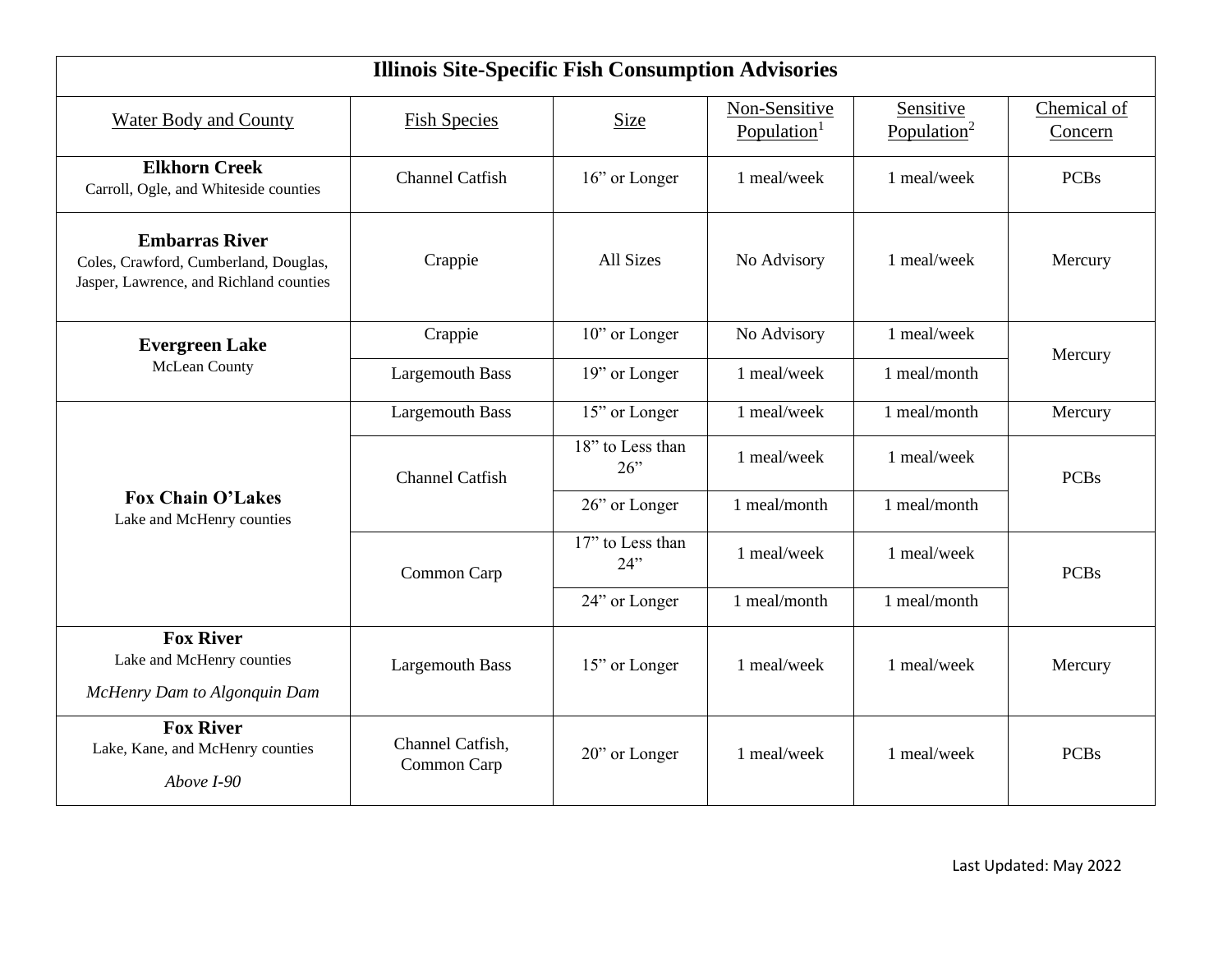| <b>Illinois Site-Specific Fish Consumption Advisories</b>                             |                        |                         |                                          |                                      |                        |  |  |
|---------------------------------------------------------------------------------------|------------------------|-------------------------|------------------------------------------|--------------------------------------|------------------------|--|--|
| <b>Water Body and County</b>                                                          | <b>Fish Species</b>    | Size                    | Non-Sensitive<br>Population <sup>1</sup> | Sensitive<br>Population <sup>2</sup> | Chemical of<br>Concern |  |  |
| <b>Fox River</b>                                                                      | <b>Channel Catfish</b> | <b>All Sizes</b>        | 1 meal/week                              | 1 meal/week                          |                        |  |  |
| LaSalle, Kane, and Kendall counties                                                   | Common Carp            | Less than 15"           | 1 meal/week                              | 1 meal/week                          |                        |  |  |
| I-90 to Dayton Dam                                                                    |                        | 15" or Longer           | 1 meal/month                             | 1 meal/month                         | <b>PCBs</b>            |  |  |
|                                                                                       | <b>Freshwater Drum</b> | <b>All Sizes</b>        | 1 meal/week                              | 1 meal/week                          |                        |  |  |
| <b>Fox River</b>                                                                      | <b>Channel Catfish</b> | All Sizes               | 1 meal/month                             | 1 meal/month                         |                        |  |  |
| LaSalle County                                                                        |                        | Less than 15"           | 1 meal/week                              | 1 meal/week                          | <b>PCBs</b>            |  |  |
| <b>Below Dayton Dam</b>                                                               | Common Carp            | 15" or Longer           | 1 meal/month                             | 1 meal/month                         |                        |  |  |
| <b>Frank Holten State Lakes</b><br>St. Clair County                                   | Common Carp            | <b>All Sizes</b>        | 1 meal/week                              | 1 meal/week                          | <b>PCBs</b>            |  |  |
|                                                                                       | <b>Channel Catfish</b> | All Sizes               | 1 meal/month                             | 1 meal/month                         |                        |  |  |
| <b>Galena River</b>                                                                   |                        | Less than 20"           | 1 meal/week                              | 1 meal/week                          |                        |  |  |
| Jo Daviess County                                                                     | Common Carp            | 20" to Less than<br>24" | 1 meal/month                             | 1 meal/month                         | <b>PCBs</b>            |  |  |
|                                                                                       |                        | 24" or Longer           | Do Not Eat                               | Do Not Eat                           |                        |  |  |
| <b>Gillespie Old City Lake</b><br>Macoupin County                                     | <b>Largemouth Bass</b> | All Sizes               | 1 meal/week                              | 1 meal/month                         | Mercury                |  |  |
| <b>Greenville Old City Lake</b><br>(A.K.A. Patriot's Park Lake)<br><b>Bond County</b> | <b>Largemouth Bass</b> | <b>All Sizes</b>        | 1 meal/week                              | 1 meal/month                         | Mercury                |  |  |
| <b>Heidecke Lake</b><br><b>Grundy County</b>                                          | <b>Smallmouth Bass</b> | 18" or Longer           | 1 meal/week                              | 1 meal/month                         | Mercury                |  |  |

Last Updated: May 2022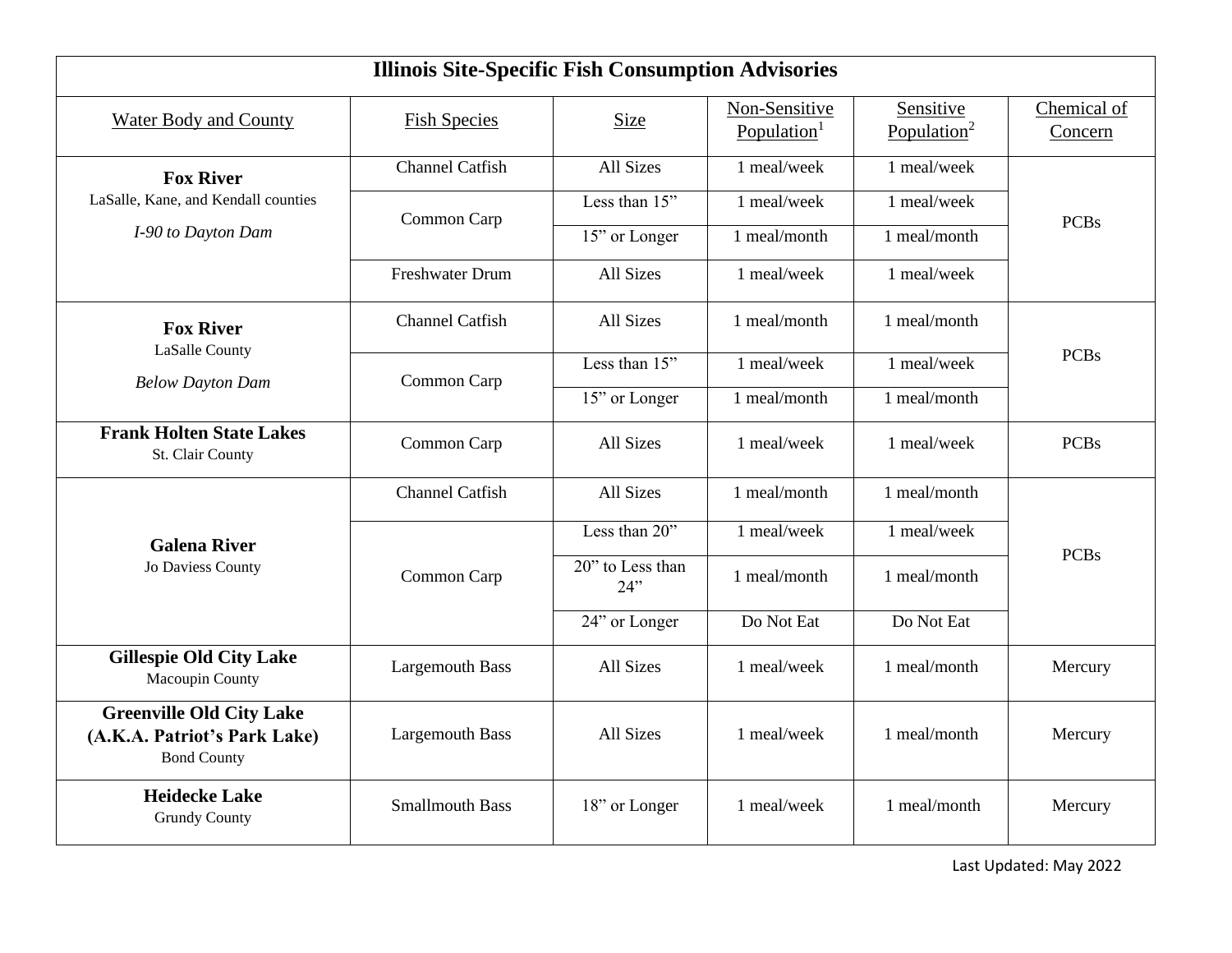| <b>Illinois Site-Specific Fish Consumption Advisories</b>                            |                                                   |                  |                                          |                                      |                        |  |  |  |
|--------------------------------------------------------------------------------------|---------------------------------------------------|------------------|------------------------------------------|--------------------------------------|------------------------|--|--|--|
| <b>Water Body and County</b>                                                         | <b>Fish Species</b>                               | Size             | Non-Sensitive<br>Population <sup>1</sup> | Sensitive<br>Population <sup>2</sup> | Chemical of<br>Concern |  |  |  |
| <b>Henderson Creek</b><br>Henderson County<br><b>Below Junction with Cedar Creek</b> | Common Carp                                       | All Sizes        | 1 meal/week                              | 1 meal/week                          | <b>PCBs</b>            |  |  |  |
| <b>Herrin Lake #1</b>                                                                | <b>Channel Catfish</b>                            | All Sizes        | 1 meal/month                             | 1 meal/month                         | <b>PCBs</b>            |  |  |  |
| Williamson County                                                                    | Common Carp                                       | All Sizes        | Do Not Eat                               | Do Not Eat                           |                        |  |  |  |
| <b>Highland-Silver Lake</b><br><b>Madison County</b>                                 | <b>Channel Catfish</b>                            | 25" or Longer    | 1 meal/week                              | 1 meal/week                          | Chlordane              |  |  |  |
| <b>Horseshoe Lake</b><br><b>Madison County</b>                                       | <b>CHANNEL CATFISH</b><br><b>ADVISORY RELAXED</b> | <b>ALL SIZES</b> | <b>1 MEAL/WEEK</b>                       | <b>1 MEAL/WEEK</b>                   | <b>PCBs</b>            |  |  |  |
| <b>ADVISORY RELAXED,</b><br><b>ADVISORY REMOVED</b>                                  | <b>COMMON CARP</b><br><b>ADVISORY REMOVED</b>     |                  |                                          |                                      | <b>PCBs</b>            |  |  |  |
| <b>Illinois River</b>                                                                | <b>Channel Catfish</b>                            | All Sizes        | 1 meal/month                             | 1 meal/month                         |                        |  |  |  |
| Grundy and LaSalle counties                                                          | Common Carp                                       | All Sizes        | 6 meals/year                             | 6 meals/year                         | <b>PCBs</b>            |  |  |  |
| Dresden Island Dam to Marseilles Dam                                                 | <b>Smallmouth Bass</b>                            | All Sizes        | 1 meal/month                             | 1 meal/month                         |                        |  |  |  |
| <b>Illinois River</b><br>LaSalle County                                              | Channel Catfish,<br>Common Carp                   | All Sizes        | 1 meal/month                             | 1 meal/month                         | <b>PCBs</b>            |  |  |  |
| Marseilles Dam to Starved Rock Dam                                                   | <b>White Bass</b>                                 | All Sizes        | 1 meal/week                              | 1 meal/week                          |                        |  |  |  |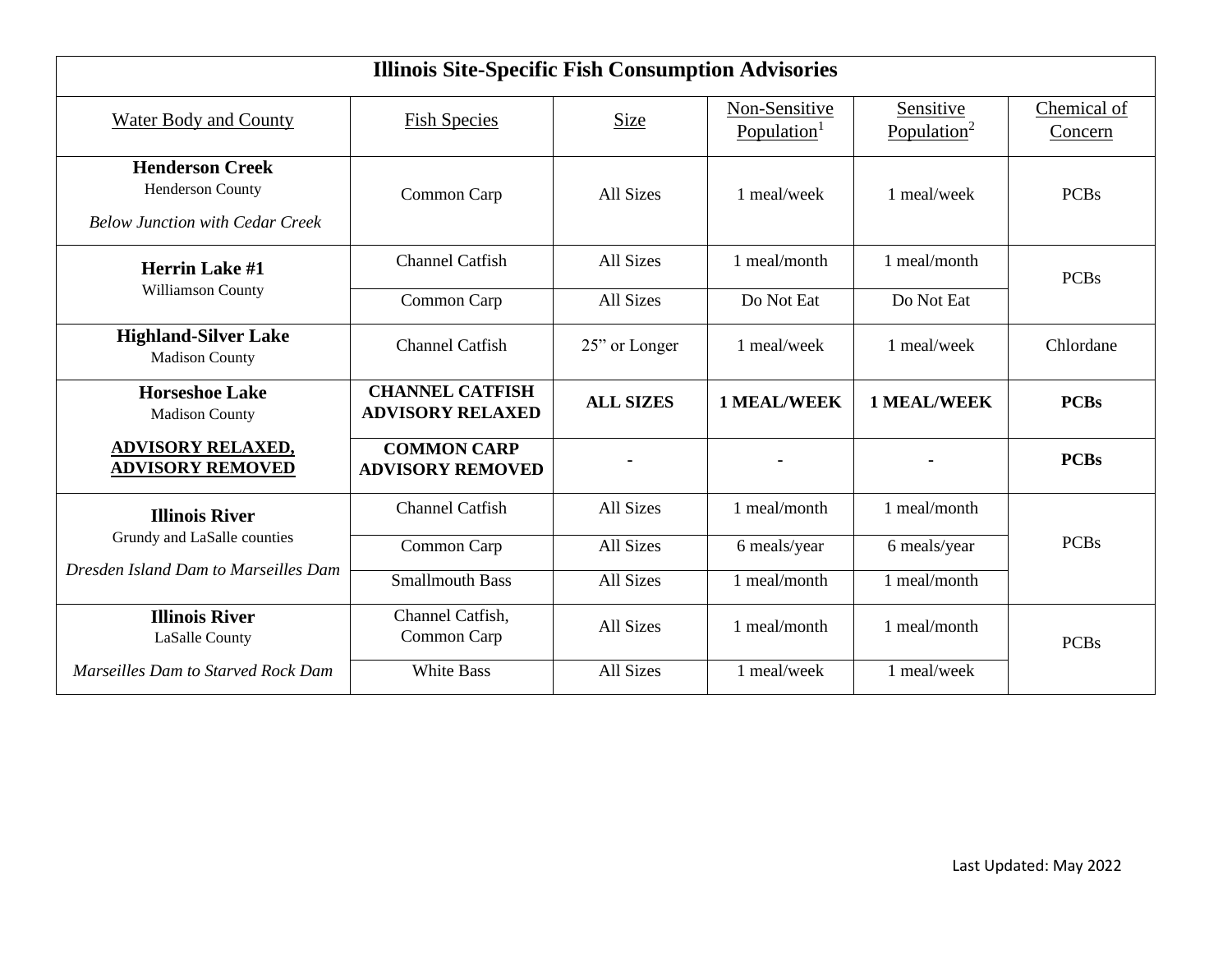|                                                                                                         | <b>Illinois Site-Specific Fish Consumption Advisories</b> |                  |                                          |                                      |                        |  |  |  |
|---------------------------------------------------------------------------------------------------------|-----------------------------------------------------------|------------------|------------------------------------------|--------------------------------------|------------------------|--|--|--|
| <b>Water Body and County</b>                                                                            | <b>Fish Species</b>                                       | Size             | Non-Sensitive<br>Population <sup>1</sup> | Sensitive<br>Population <sup>2</sup> | Chemical of<br>Concern |  |  |  |
|                                                                                                         | <b>Channel Catfish</b>                                    | Less than 14"    | 1 meal/week                              | 1 meal/week                          |                        |  |  |  |
| <b>Illinois River</b><br>Bureau, LaSalle, Marshall, Peoria, Putnam,<br>Tazewell, and Woodford counties  |                                                           | 14" or Longer    | 1 meal/month                             | 1 meal/month                         | <b>PCBs</b>            |  |  |  |
| <b>Starved Rock Dam to Peoria Pool</b>                                                                  | Common Carp                                               | All Sizes        | 1 meal/month                             | 1 meal/month                         |                        |  |  |  |
|                                                                                                         | Largemouth Bass,<br>White Bass                            | All Sizes        | 1 meal/week                              | 1 meal/week                          |                        |  |  |  |
| <b>Illinois River</b><br>Brown, Cass, Calhoun, Fulton, Greene,                                          | <b>Black Crappie</b>                                      | All Sizes        | No Advisory                              | 1 meal/week                          | Mercury                |  |  |  |
| Jersey, Mason, Morgan, Peoria, Pike,<br>Schuyler, Scott, and Tazewell counties                          | Carp (includes Common,<br>Bighead, and Silver)            | All Sizes        | 1 meal/week                              | 1 meal/week                          | <b>PCBs</b>            |  |  |  |
| Peoria Dam to Mississippi River                                                                         | <b>Channel Catfish</b>                                    | 16" or Longer    | 1 meal/week                              | 1 meal/week                          |                        |  |  |  |
| <b>Johnson Saulk Trail Lake</b>                                                                         | <b>Black Crappie</b>                                      | All Sizes        | No Advisory                              | 1 meal/week                          | Mercury                |  |  |  |
| Henry County                                                                                            | <b>Largemouth Bass</b>                                    | All Sizes        | 1 meal/week                              | 1 meal/week                          |                        |  |  |  |
| <b>Kankakee River</b><br>Kankakee and Will counties<br><b>Entire River</b>                              | <b>Smallmouth Bass</b>                                    | 15" or Longer    | 1 meal/week                              | 1 meal/month                         | Mercury                |  |  |  |
| <b>Kankakee River</b><br>Kankakee and Will counties<br>Wilmington Dam to Illinois River                 | Common Carp                                               | <b>All Sizes</b> | 1 meal/month                             | 1 meal/month                         | <b>PCBs</b>            |  |  |  |
| <b>Kaskaskia River</b><br>Champaign, Coles, Douglas, and Moultrie<br>counties<br>Above Lake Shelbyville | Common Carp                                               | 18" or Longer    | 1 meal/week                              | 1 meal/week                          | <b>PCBs</b>            |  |  |  |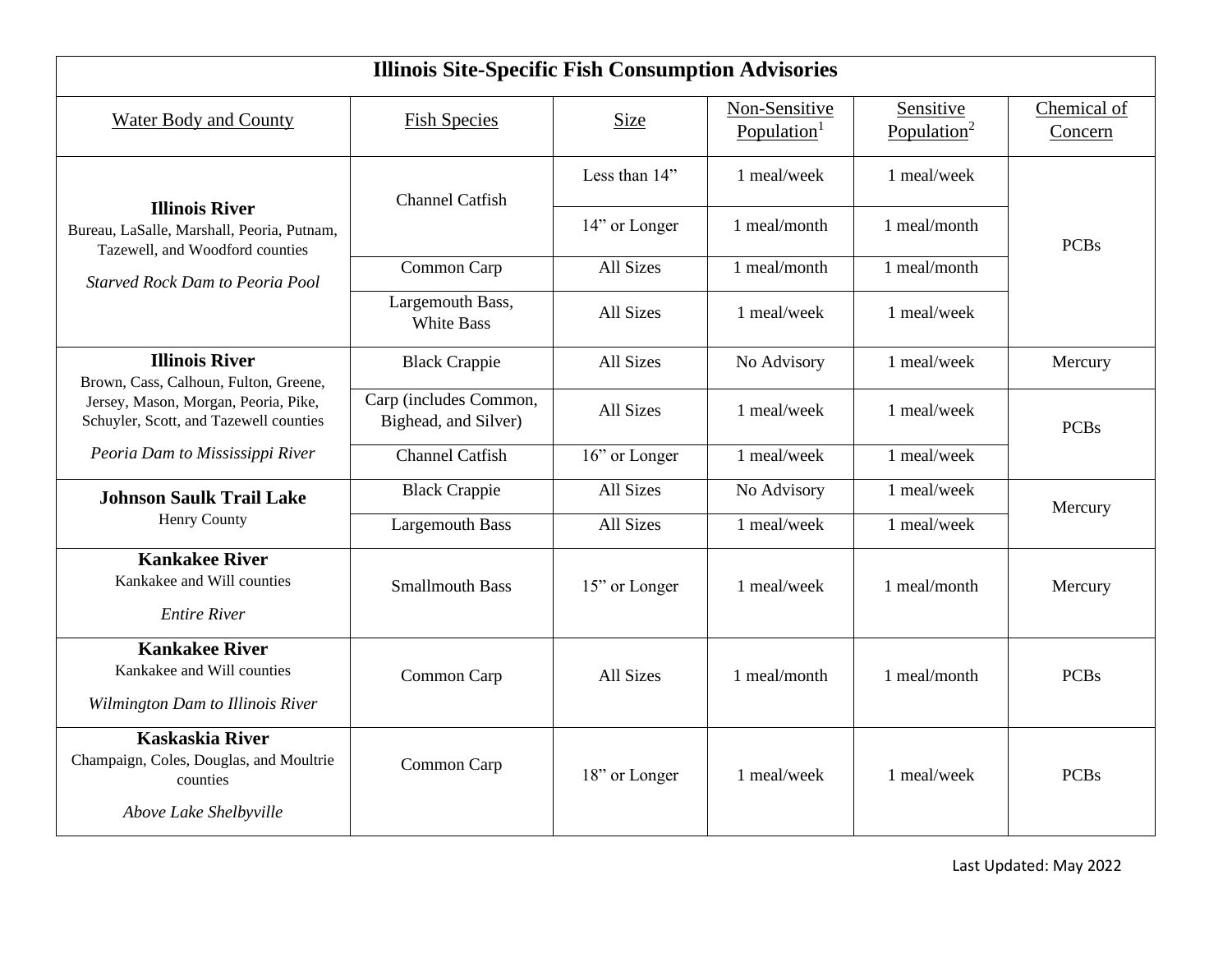| <b>Illinois Site-Specific Fish Consumption Advisories</b> |                                                   |               |                                          |                                      |                        |  |  |
|-----------------------------------------------------------|---------------------------------------------------|---------------|------------------------------------------|--------------------------------------|------------------------|--|--|
| <b>Water Body and County</b>                              | <b>Fish Species</b>                               | Size          | Non-Sensitive<br>Population <sup>1</sup> | Sensitive<br>Population <sup>2</sup> | Chemical of<br>Concern |  |  |
| <b>Kickapoo State Park</b><br>Vermilion County            | <b>Largemouth Bass</b>                            | All Sizes     | 1 meal/week                              | 1 meal/week                          | Mercury                |  |  |
| Kickapoo Creek - Illinois River                           | <b>Channel Catfish</b>                            | Less than 17" | 1 meal/week                              | 1 meal/week                          |                        |  |  |
| <b>Basin</b>                                              |                                                   | 17" or Longer | 1 meal/month                             | 1 meal/month                         | <b>PCBs</b>            |  |  |
| Peoria County                                             | Common Carp                                       | 19" or Longer | 1 meal/week                              | 1 meal/week                          |                        |  |  |
| <b>Kinkaid Lake</b>                                       | Common Carp,<br>Crappie                           | All Sizes     | No Advisory                              | 1 meal/week                          |                        |  |  |
| Jackson County                                            | Largemouth Bass,<br>Walleye,<br><b>White Bass</b> | All Sizes     | 1 meal/week                              | 1 meal/month                         | Mercury                |  |  |
|                                                           | <b>Rock Bass</b>                                  | All Sizes     | No Advisory                              | 1 meal/week                          | Mercury                |  |  |
| <b>Kishwaukee River</b>                                   | <b>Smallmouth Bass</b>                            | All Sizes     | 1 meal/week                              | 1 meal/month                         |                        |  |  |
| Boone, McHenry, and Winnebago counties                    | <b>Channel Catfish</b>                            | 18" or Longer | 1 meal/week                              | 1 meal/week                          | <b>PCBs</b>            |  |  |
|                                                           | Common Carp                                       | All Sizes     | 1 meal/week                              | 1 meal/week                          |                        |  |  |
|                                                           | <b>Channel Catfish</b>                            | Less than 20" | 1 meal/week                              | 1 meal/week                          |                        |  |  |
| <b>Kishwaukee River South Branch</b>                      |                                                   | 20" or Longer | 1 meal/month                             | 1 meal/month                         | <b>PCBs</b>            |  |  |
| DeKalb and Winnebago counties                             | Common Carp                                       | Less than 22" | 1 meal/week                              | 1 meal/week                          |                        |  |  |
|                                                           |                                                   | 22" or Longer | 1 meal/month                             | 1 meal/month                         |                        |  |  |
| <b>Kyte River</b><br>Ogle County                          | <b>Channel Catfish</b>                            | 15" or Longer | 1 meal/week                              | 1 meal/week                          | <b>PCBs</b>            |  |  |
| <b>Lake Bracken</b><br><b>Knox County</b>                 | <b>Largemouth Bass</b>                            | 17" or Longer | 1 meal/week                              | 1 meal/month                         | Mercury                |  |  |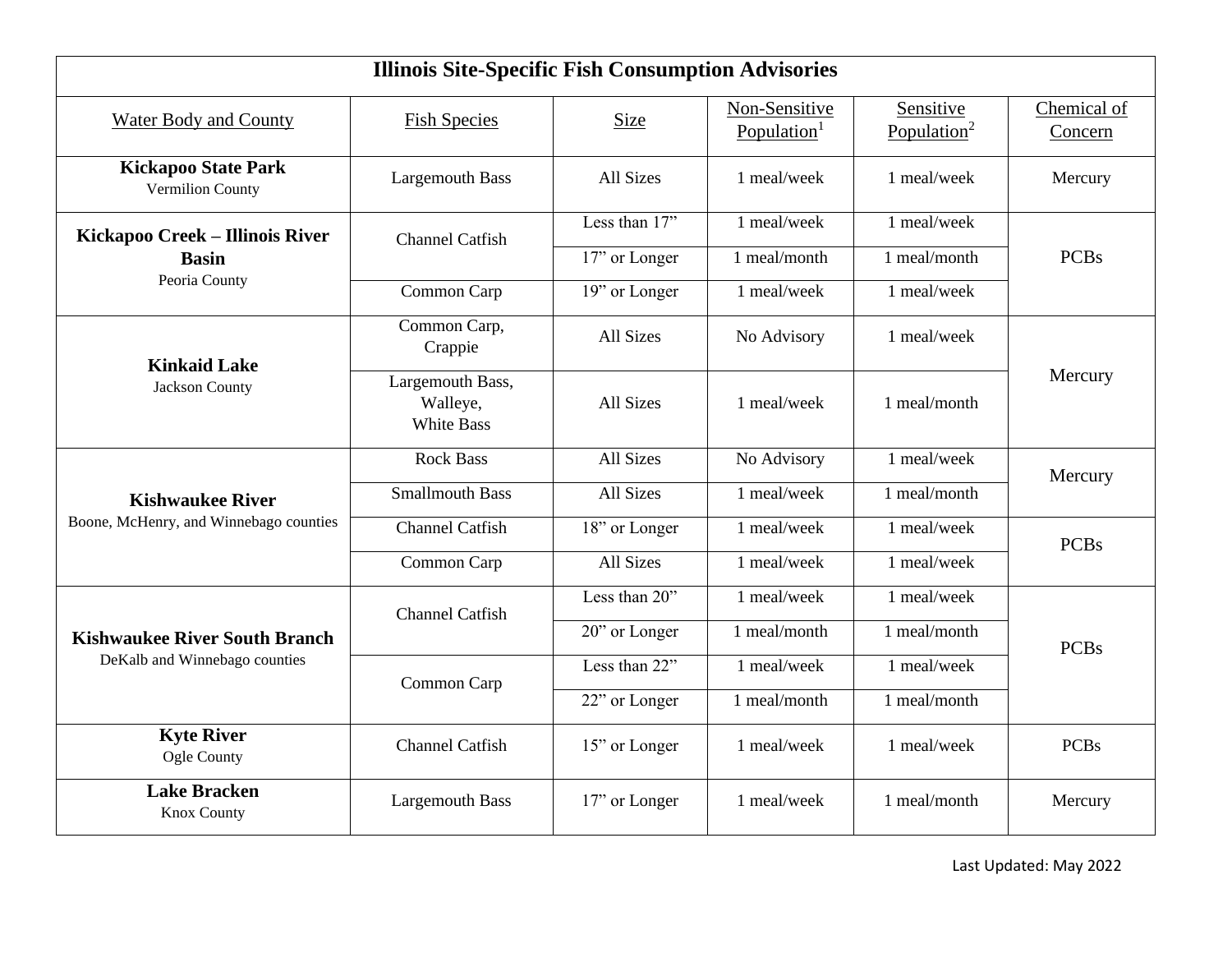| <b>Illinois Site-Specific Fish Consumption Advisories</b> |                                                    |                         |                                          |                                      |                                 |  |
|-----------------------------------------------------------|----------------------------------------------------|-------------------------|------------------------------------------|--------------------------------------|---------------------------------|--|
| <b>Water Body and County</b>                              | <b>Fish Species</b>                                | Size                    | Non-Sensitive<br>Population <sup>1</sup> | Sensitive<br>Population <sup>2</sup> | Chemical of<br>Concern          |  |
| <b>Lake Bracken</b>                                       | Common Carp                                        | Less than 23"           | 1 meal/week                              | 1 meal/week                          | <b>PCBs</b>                     |  |
| <b>Knox County</b>                                        |                                                    | 23" or Longer           | 1 meal/month                             | 1 meal/month                         |                                 |  |
| <b>Lake Calumet</b>                                       | Channel Catfish,<br>Freshwater Drum,<br>White Bass | All Sizes               | 1 meal/month                             | 1 meal/month                         |                                 |  |
| <b>Cook County</b>                                        | Common Carp,<br><b>White Perch</b>                 | All Sizes               | 1 meal/week                              | 1 meal/week                          | <b>PCBs</b>                     |  |
|                                                           | <b>Largemouth Bass</b>                             | Less than 14"           | 1 meal/week                              | 1 meal/week                          |                                 |  |
|                                                           |                                                    | 14" or Longer           | 1 meal/month                             | 1 meal/month                         |                                 |  |
| <b>Lake Carlton</b><br>Whiteside County                   | <b>Largemouth Bass</b>                             | 14" or Longer           | 1 meal/week                              | 1 meal/month                         | Mercury                         |  |
| <b>Lake Decatur</b>                                       | Channel Catfish,<br>Common Carp                    | All Sizes               | 1 meal/week                              | 1 meal/week                          | <b>PCBs</b>                     |  |
| <b>Macon County</b>                                       | <b>Flathead Catfish</b>                            | All Sizes               | 1 meal/month                             | 1 meal/month                         | PCB <sub>s</sub> ,<br>Chlordane |  |
|                                                           |                                                    | Less than 17"           | 1 meal/month                             | 1 meal/month                         |                                 |  |
| <b>Lake DePue</b>                                         | <b>Channel Catfish</b>                             | 17" to Less than<br>24" | 6 meals/year                             | 6 meals/year                         |                                 |  |
| <b>Bureau County</b>                                      |                                                    | 24" or Longer           | Do Not Eat                               | Do Not Eat                           | <b>PCBs</b>                     |  |
|                                                           | Common Carp                                        | All Sizes               | 1 meal/week                              | 1 meal/week                          |                                 |  |
|                                                           | White Bass                                         | 12" or Longer           | 1 meal/month                             | 1 meal/month                         |                                 |  |
| <b>Lake Fork Creek</b><br>Douglas and Piatt counties      | Common Carp                                        | All Sizes               | 1 meal/week                              | 1 meal/week                          | <b>PCBs</b>                     |  |

Last Updated: May 2022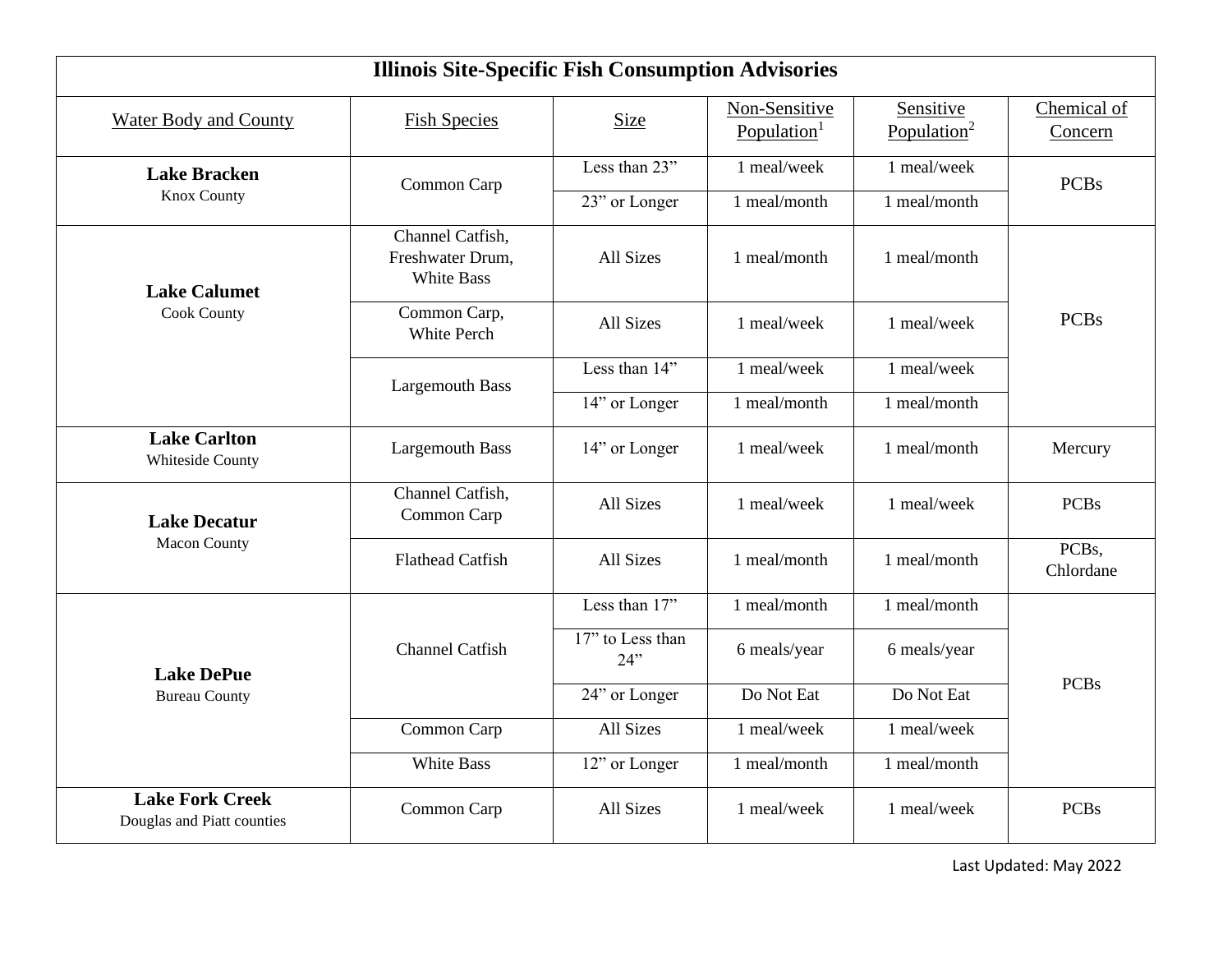|                                                                    | <b>Illinois Site-Specific Fish Consumption Advisories</b> |                         |                                          |                                      |                        |  |  |  |
|--------------------------------------------------------------------|-----------------------------------------------------------|-------------------------|------------------------------------------|--------------------------------------|------------------------|--|--|--|
| <b>Water Body and County</b>                                       | <b>Fish Species</b>                                       | Size                    | Non-Sensitive<br>Population <sup>1</sup> | Sensitive<br>Population <sup>2</sup> | Chemical of<br>Concern |  |  |  |
| Lake in the Hills<br>McHenry County                                | <b>Largemouth Bass</b>                                    | 15" or Longer           | 1 meal/week                              | 1 meal/month                         | Mercury                |  |  |  |
| <b>Lake Jacksonville</b><br>Morgan County                          | <b>Largemouth Bass</b>                                    | 15" or Longer           | 1 meal/week                              | 1 meal/month                         | Mercury                |  |  |  |
| <b>Lake Michigan</b>                                               | <b>Rock Bass</b>                                          | 8" or Longer            | No Advisory                              | 1 meal/week                          | Mercury                |  |  |  |
| Cook and Lake counties                                             | <b>Yellow Perch</b>                                       | All Sizes               | 1 meal/week                              | 1 meal/week                          |                        |  |  |  |
|                                                                    | Brown Trout,<br>Chinook Salmon,<br>Common Carp            | All Sizes               | 1 meal/month                             | 1 meal/month                         |                        |  |  |  |
|                                                                    | <b>Channel Catfish</b>                                    | All Sizes               | Do Not Eat                               | Do Not Eat                           |                        |  |  |  |
|                                                                    | Coho Salmon                                               | Less than 24"           | 1 meal/week                              | 1 meal/week                          |                        |  |  |  |
| <b>Lake Michigan</b>                                               |                                                           | 24" or Longer           | 1 meal/month                             | 1 meal/month                         |                        |  |  |  |
| Cook and Lake counties                                             | Smelt                                                     | All Sizes               | 1 meal/week                              | 1 meal/week                          | <b>PCBs</b>            |  |  |  |
|                                                                    | Lake Whitefish,<br><b>Rainbow Trout</b>                   | All Sizes               | 1 meal/week                              | 1 meal/week                          |                        |  |  |  |
|                                                                    |                                                           | Less than 22"           | 1 meal/week                              | 1 meal/week                          |                        |  |  |  |
|                                                                    | Lake Trout                                                | 22" to Less than<br>30" | 1 meal/month                             | 1 meal/month                         |                        |  |  |  |
|                                                                    |                                                           | 30" or Longer           | Do Not Eat                               | Do Not Eat                           |                        |  |  |  |
| <b>Lake Nellie</b><br><b>Fayette County</b><br><b>NEW ADVISORY</b> | <b>WHITE CRAPPIE</b>                                      | <b>ALL SIZES</b>        | <b>NO ADVISORY</b>                       | <b>1 MEAL/WEEK</b>                   | <b>MERCURY</b>         |  |  |  |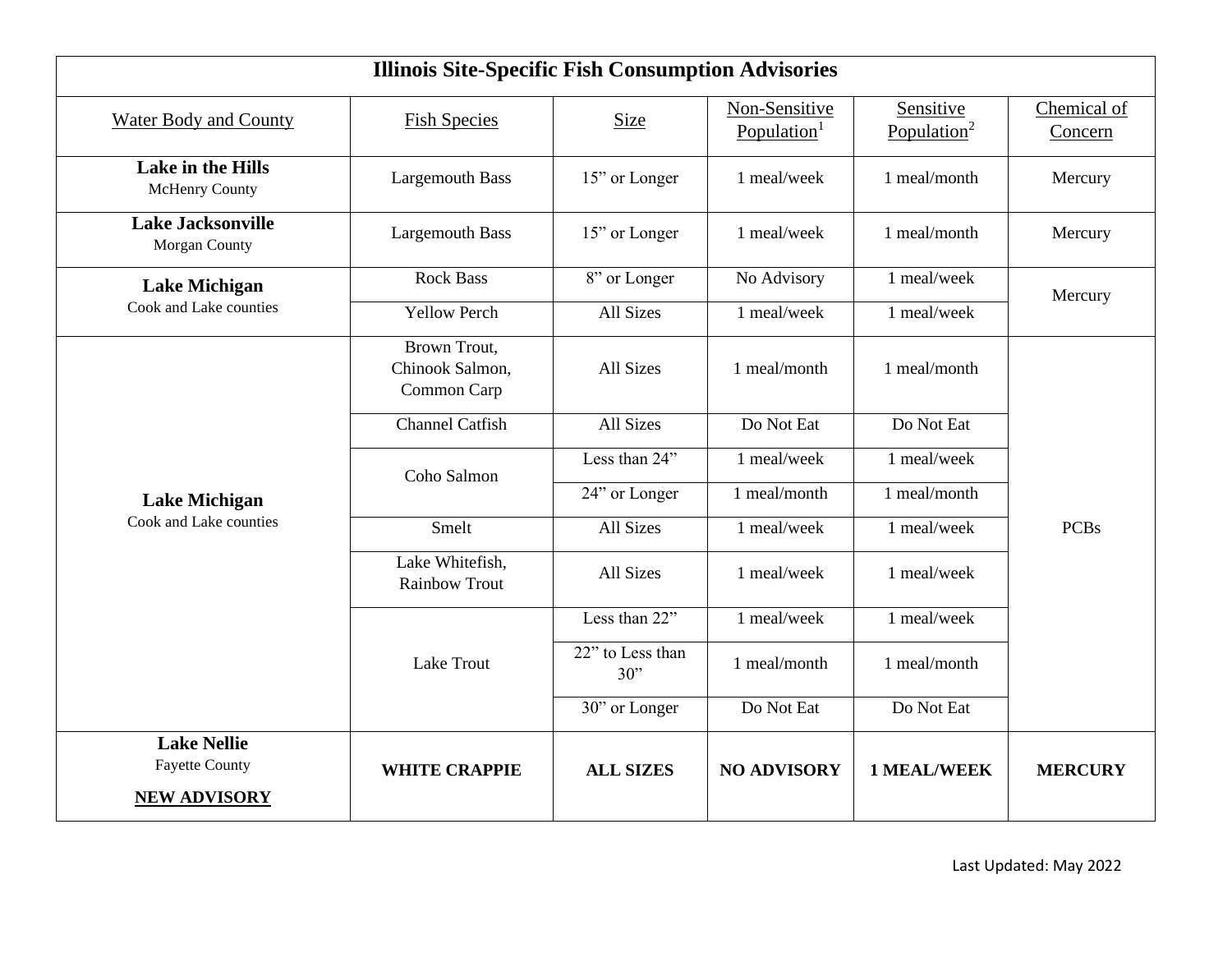| <b>Illinois Site-Specific Fish Consumption Advisories</b> |                                                              |               |                                          |                                      |                        |  |
|-----------------------------------------------------------|--------------------------------------------------------------|---------------|------------------------------------------|--------------------------------------|------------------------|--|
| <b>Water Body and County</b>                              | <b>Fish Species</b>                                          | <b>Size</b>   | Non-Sensitive<br>Population <sup>1</sup> | Sensitive<br>Population <sup>2</sup> | Chemical of<br>Concern |  |
| <b>Lake of Egypt</b><br>Johnson and Williamson counties   | Common Carp                                                  | 23" or Longer | 1 meal/week                              | 1 meal/week                          | <b>PCBs</b>            |  |
| <b>Lake of the Woods</b>                                  | <b>Largemouth Bass</b>                                       | All Sizes     | 1 meal/week                              | 1 meal/month                         | Mercury                |  |
| Champaign County                                          | Common Carp                                                  | All Sizes     | 1 meal/week                              | 1 meal/week                          | <b>PCBs</b>            |  |
| <b>Lake Renwick East</b><br>Will County                   | <b>Largemouth Bass</b>                                       | 14" or Longer | 1 meal/week                              | 1 meal/month                         | Mercury                |  |
| <b>Lake Sara</b><br><b>Effingham County</b>               | <b>Largemouth Bass</b>                                       | 14" or Longer | 1 meal/week                              | 1 meal/month                         | Mercury                |  |
| <b>Lake Taylorville</b><br>Christian County               | <b>Channel Catfish</b>                                       | 21" or Longer | 1 meal/week                              | 1 meal/week                          | Chlordane              |  |
| <b>Lake Zurich</b><br>Lake County                         | <b>Largemouth Bass</b>                                       | 13" or Longer | 1 meal/week                              | 1 meal/month                         | Mercury                |  |
| <b>Lincoln Trail Lake</b>                                 | <b>Largemouth Bass</b>                                       | Less than 14" | 1 meal/week                              | 1 meal/month                         | Mercury                |  |
| <b>Clark County</b>                                       |                                                              | 14" or Longer | Do Not Eat                               | Do Not Eat                           |                        |  |
| <b>Little Grassy Lake</b><br>Williamson County            | Black Crappie,<br>Channel Catfish,<br><b>Largemouth Bass</b> | All Sizes     | 1 meal/week                              | 1 meal/month                         | Mercury                |  |
|                                                           | White Crappie,<br>Redear Sunfish                             | All Sizes     | No Advisory                              | 1 meal/week                          |                        |  |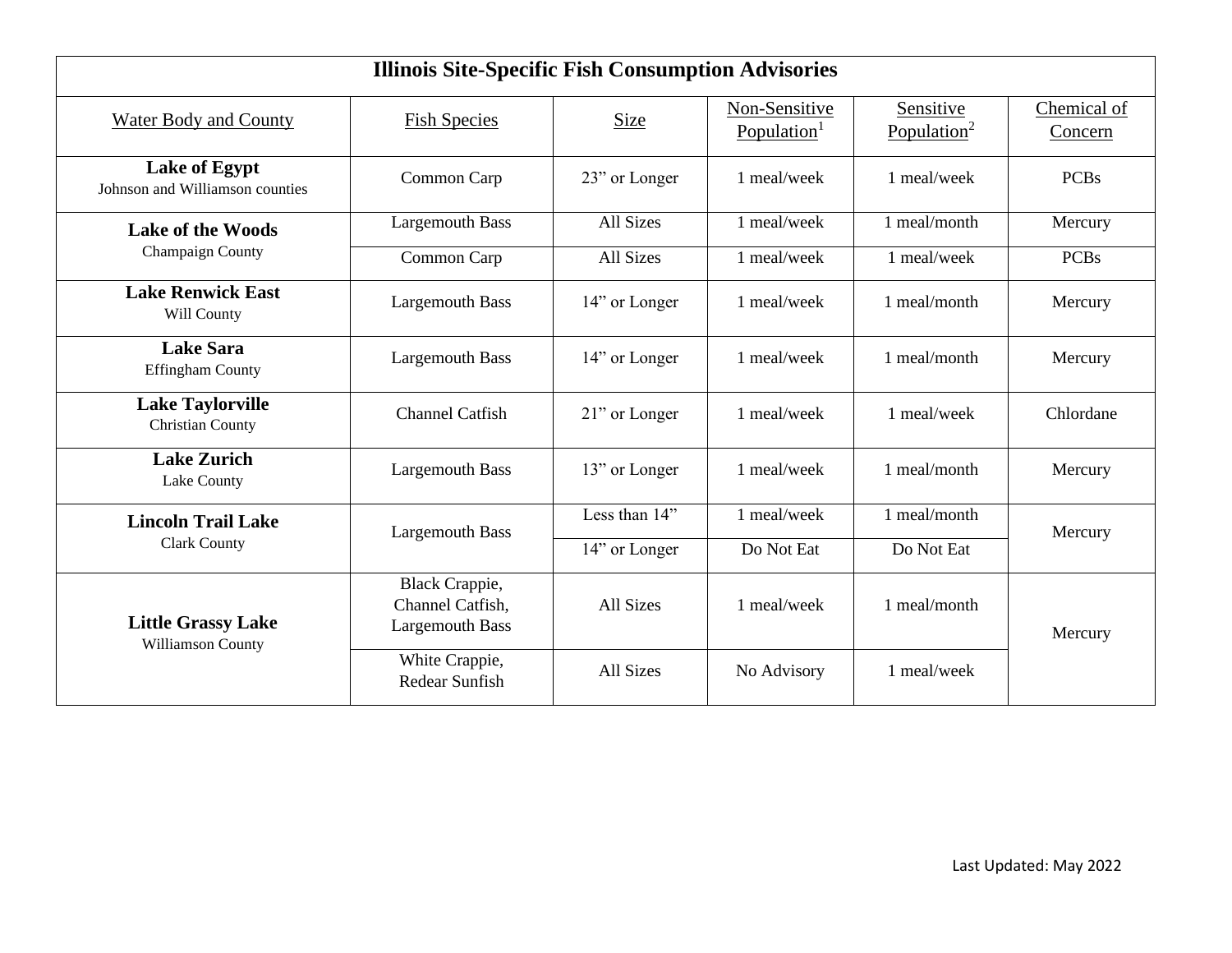| <b>Illinois Site-Specific Fish Consumption Advisories</b>                                    |                                                                             |                  |                                          |                                      |                        |  |
|----------------------------------------------------------------------------------------------|-----------------------------------------------------------------------------|------------------|------------------------------------------|--------------------------------------|------------------------|--|
| <b>Water Body and County</b>                                                                 | <b>Fish Species</b>                                                         | <b>Size</b>      | Non-Sensitive<br>Population <sup>1</sup> | Sensitive<br>Population <sup>2</sup> | Chemical of<br>Concern |  |
| <b>Little Wabash River and</b><br><b>Tributaries</b>                                         | Bluegill,<br>White Crappie                                                  | All Sizes        | No Advisory                              | 1 meal/week                          |                        |  |
| Clay, Coles, Edwards, Effingham, Gallatin,<br>Richland, Shelby, Wayne, and White<br>counties | Common Carp,<br>Largemouth Bass, Spotted<br>Bass,<br><b>Yellow Bullhead</b> | All Sizes        | 1 meal/week                              | 1 meal/month                         | Mercury                |  |
| <b>Mackinaw River</b><br>Ford, McLean, Tazewell, and Woodford<br>counties                    | Common Carp                                                                 | 17" or Longer    | 1 meal/week                              | 1 meal/week                          | <b>PCBs</b>            |  |
|                                                                                              | <b>LARGEMOUTH BASS</b>                                                      | <b>ALL SIZES</b> | <b>1 MEAL/WEEK</b>                       | <b>1 MEAL/WEEK</b>                   | <b>MERCURY</b>         |  |
| <b>Marion City Reservoir</b><br>Williamson County<br><b>NEW ADVISORY</b>                     | Common Carp                                                                 | All Sizes        | 1 meal/month                             | 1 meal/month                         | <b>PCBs</b>            |  |
|                                                                                              | <b>Yellow Bullhead</b>                                                      | 9" or Longer     | 1 meal/week                              | 1 meal/week                          |                        |  |
| <b>Marquette Park Lagoon</b><br><b>Cook County</b>                                           | <b>Largemouth Bass</b>                                                      | All Sizes        | 1 meal/week                              | 1 meal/month                         | Mercury                |  |
| Mary's River<br>Jackson, Perry, and Randolph counties                                        | Common Carp                                                                 | All Sizes        | No Advisory                              | 1 meal/week                          | Mercury                |  |
| <b>Mazon River</b><br><b>Grundy County</b>                                                   | Channel Catfish, Common<br>Carp                                             | All Sizes        | 1 meal/week                              | 1 meal/week                          | <b>PCBs</b>            |  |
| <b>McKinley Park Lagoon</b><br><b>Cook County</b>                                            | Common Carp                                                                 | All Sizes        | 1 meal/week                              | 1 meal/week                          | <b>PCBs</b>            |  |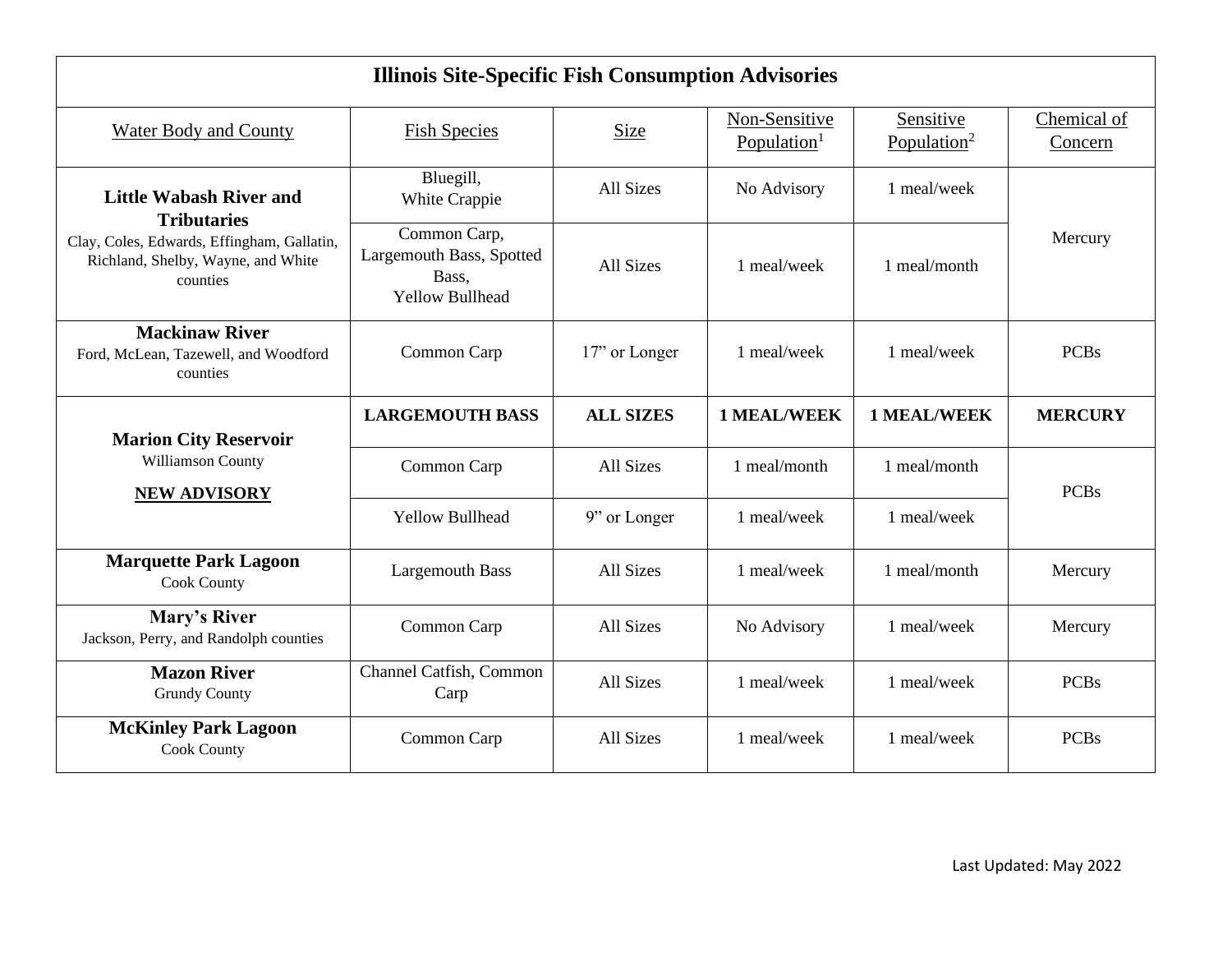| <b>Illinois Site-Specific Fish Consumption Advisories</b>                                                                                                                       |                                                                           |               |                                          |                                      |                                                                 |  |
|---------------------------------------------------------------------------------------------------------------------------------------------------------------------------------|---------------------------------------------------------------------------|---------------|------------------------------------------|--------------------------------------|-----------------------------------------------------------------|--|
| <b>Water Body and County</b>                                                                                                                                                    | <b>Fish Species</b>                                                       | Size          | Non-Sensitive<br>Population <sup>1</sup> | Sensitive<br>Population <sup>2</sup> | Chemical of<br>Concern                                          |  |
|                                                                                                                                                                                 | <b>Largemouth Bass</b>                                                    | All Sizes     | 1 meal/week                              | 1 meal/week                          | Mercury                                                         |  |
| <b>Midlothian Reservoir</b><br><b>Cook County</b>                                                                                                                               | Common Carp                                                               | Less than 20" | 1 meal/week                              | 1 meal/week                          | <b>PCBs</b><br>Mercury<br>Mercury<br><b>PCBs</b><br><b>PCBs</b> |  |
|                                                                                                                                                                                 |                                                                           | 20" or Longer | Do Not Eat                               | Do Not Eat                           |                                                                 |  |
| <b>Mill Creek Lake</b><br><b>Clark County</b>                                                                                                                                   | Channel Catfish,<br>Crappie                                               | All Sizes     | 1 meal/week                              | 1 meal/month                         |                                                                 |  |
|                                                                                                                                                                                 | <b>Largemouth Bass</b>                                                    | Less than 19" | 1 meal/week                              | 1 meal/month                         |                                                                 |  |
|                                                                                                                                                                                 |                                                                           | 19" or Longer | Do Not Eat                               | Do Not Eat                           |                                                                 |  |
| <b>Mississippi River</b><br>Mercer County                                                                                                                                       |                                                                           | Less than 15" | No Advisory                              | 1 meal/week                          |                                                                 |  |
| East Dubuque to Dam 17 near Boston                                                                                                                                              | <b>Largemouth Bass</b>                                                    | 15" or Longer | 1 meal/week                              | 1 meal/month                         |                                                                 |  |
| <b>Mississippi River</b><br>Adams, Alexander, Calhoun, Carroll,                                                                                                                 | <b>Channel Catfish</b>                                                    | All Sizes     | 1 meal/week                              | 1 meal/week                          |                                                                 |  |
| Hancock, Henderson, Jackson, Jersey, Jo<br>Daviess, Madison, Mercer, Monroe, Pike,<br>Randolph, Rock Island, St. Clair, Union, and<br>Whiteside counties<br><b>Entire River</b> | Common Carp<br><b>Entire River Except Pool</b><br>15 (Rock Island County) | All Sizes     | 1 meal/week                              | 1 meal/week                          |                                                                 |  |
| <b>Mississippi River</b><br>Rock Island County<br>Pool 15                                                                                                                       | Common Carp                                                               | All Sizes     | 1 meal/month                             | 1 meal/month                         |                                                                 |  |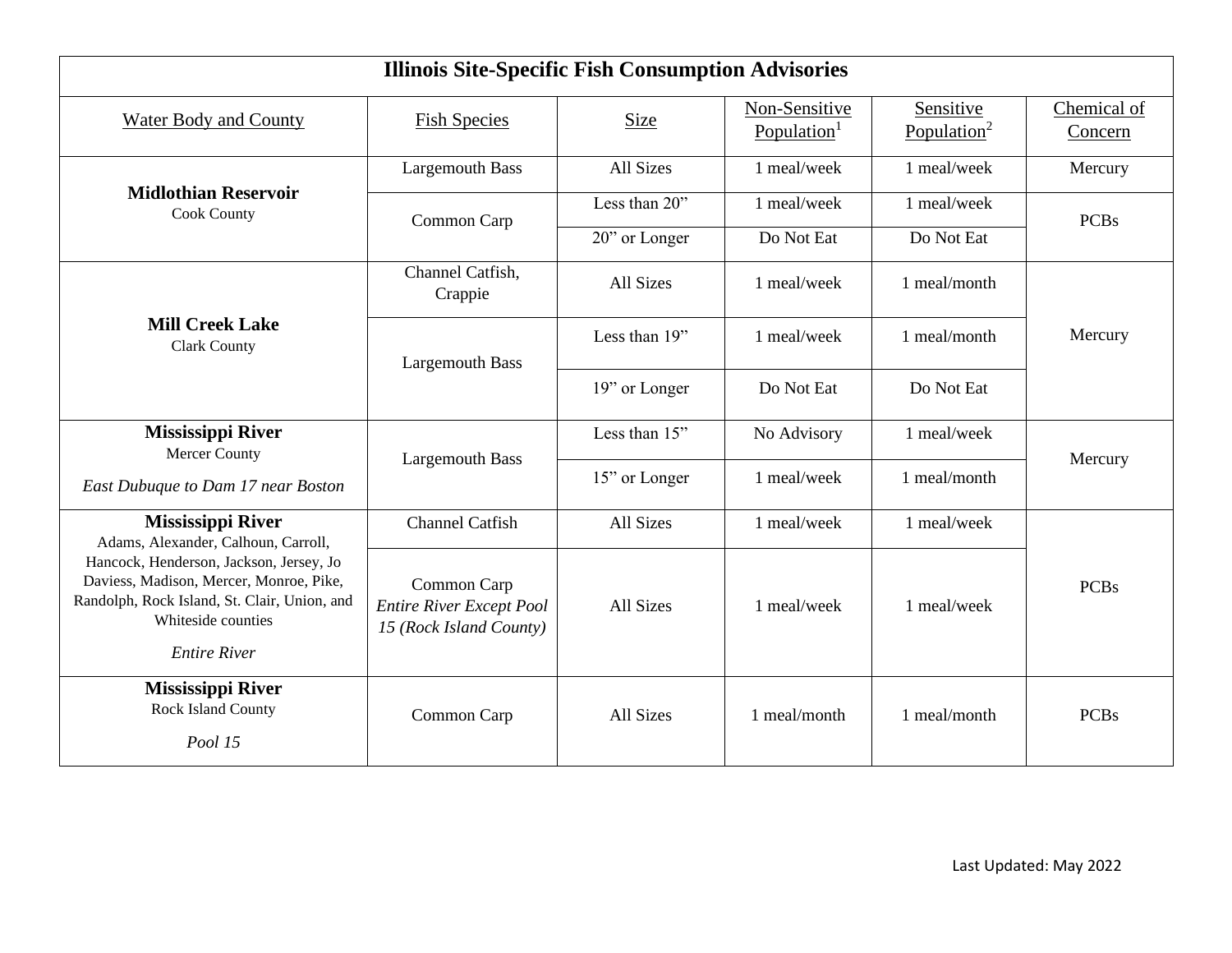|                                                                                                                                         | <b>Illinois Site-Specific Fish Consumption Advisories</b>                                           |               |                                          |                                      |                        |
|-----------------------------------------------------------------------------------------------------------------------------------------|-----------------------------------------------------------------------------------------------------|---------------|------------------------------------------|--------------------------------------|------------------------|
| Water Body and County                                                                                                                   | <b>Fish Species</b>                                                                                 | <b>Size</b>   | Non-Sensitive<br>Population <sup>1</sup> | Sensitive<br>Population <sup>2</sup> | Chemical of<br>Concern |
| <b>Mississippi River</b><br>Alexander, Jackson, Madison, Monroe,<br>Randolph, St. Clair, and Union counties<br>Lock and Dam 22 to Cairo | Shovelnose Sturgeon                                                                                 | All Sizes     | 1 meal/month                             | 1 meal/month                         | <b>PCBs</b>            |
| <b>Monee Reservoir</b><br>Will County                                                                                                   | <b>Largemouth Bass</b>                                                                              | All Sizes     | 1 meal/week                              | 1 meal/month                         | Mercury                |
| <b>Mount Olive New City Lake</b><br>Macoupin County                                                                                     | <b>Largemouth Bass</b>                                                                              | Less than 12" | No Advisory                              | 1 meal/week                          | Mercury                |
|                                                                                                                                         |                                                                                                     | 12" or Longer | 1 meal/week                              | 1 meal/month                         |                        |
| <b>Nashville City Lake</b><br><b>Washington County</b>                                                                                  | <b>Largemouth Bass</b>                                                                              | All Sizes     | 1 meal/week                              | 1 meal/week                          | Mercury                |
| <b>Nippersink Creek</b>                                                                                                                 | <b>Smallmouth Bass</b>                                                                              | 14" or Longer | 1 meal/week                              | 1 meal/month                         | Mercury                |
| McHenry County                                                                                                                          | Channel Catfish,<br>Common Carp                                                                     | All Sizes     | 1 meal/week                              | 1 meal/week                          | <b>PCBs</b>            |
|                                                                                                                                         | Crappie,<br>Sunfish                                                                                 | All Sizes     | No Advisory                              | 1 meal/week                          |                        |
| <b>Ohio River</b><br>Alexander, Gallatin, Hardin, Massac, Pope,<br>and Pulaski counties                                                 | Flathead Catfish,<br>Hybrid Striped Bass,<br>Striped Bass,<br>Largemouth Bass,<br><b>White Bass</b> | All Sizes     | 1 meal/week                              | 1 meal/month                         | Mercury                |
|                                                                                                                                         | Sauger                                                                                              | Less than 14" | 1 meal/week                              | 1 meal/week                          | <b>PCBs</b>            |
|                                                                                                                                         |                                                                                                     | 14" or Longer | 1 meal/week                              | 1 meal/month                         | Mercury                |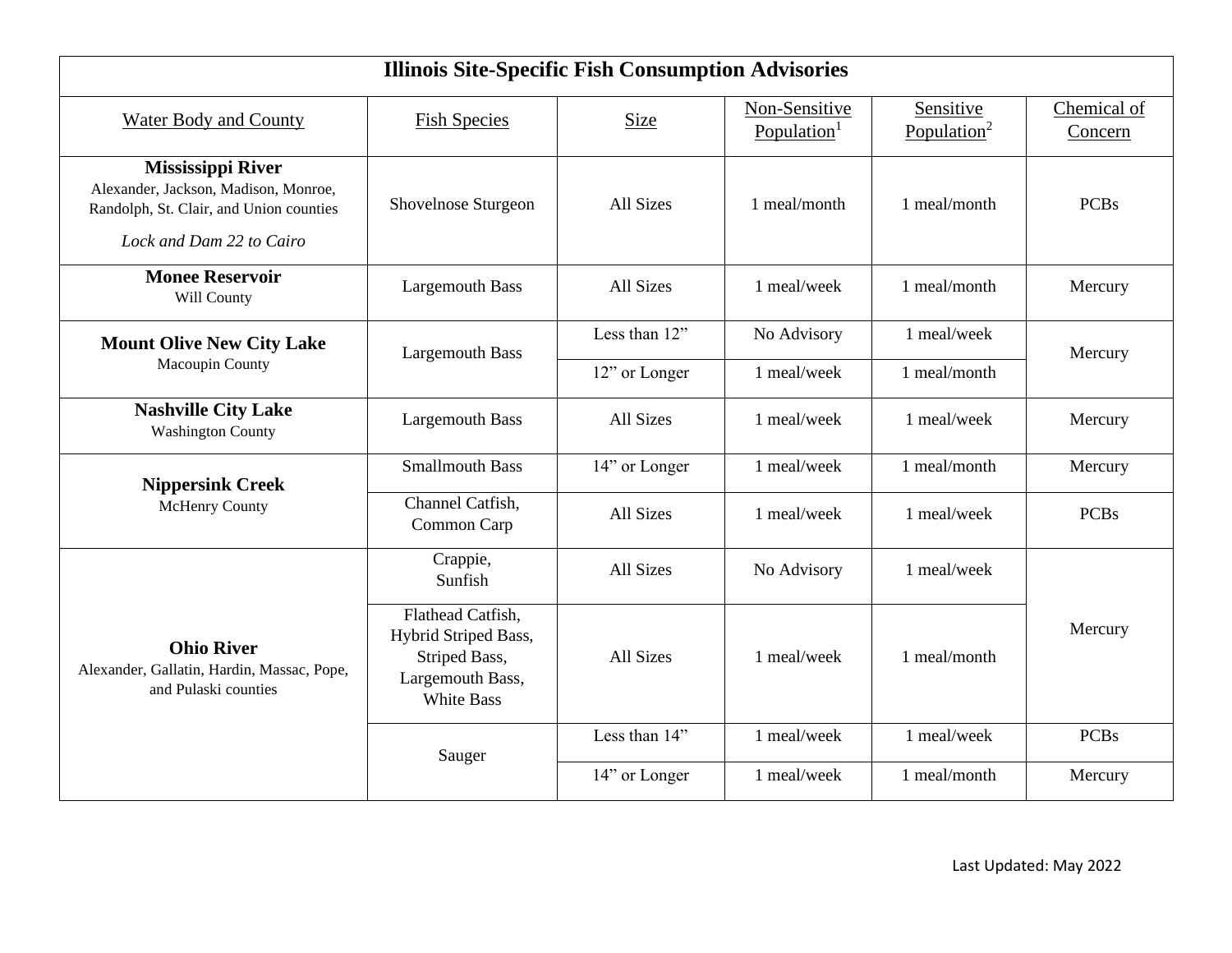| <b>Illinois Site-Specific Fish Consumption Advisories</b>          |                        |                      |                                          |                                      |                                   |
|--------------------------------------------------------------------|------------------------|----------------------|------------------------------------------|--------------------------------------|-----------------------------------|
| <b>Water Body and County</b>                                       | <b>Fish Species</b>    | Size                 | Non-Sensitive<br>Population <sup>1</sup> | Sensitive<br>Population <sup>2</sup> | Chemical of<br>Concern            |
|                                                                    | <b>Blue Catfish</b>    | Less than 20"        | 1 meal/week                              | 1 meal/week                          | <b>PCBs</b><br>Mercury<br>Mercury |
|                                                                    |                        | 20" or Longer        | 1 meal/month                             | 1 meal/month                         |                                   |
| <b>Ohio River</b>                                                  | <b>Channel Catfish</b> | 15" or Longer        | 1 meal/week                              | 1 meal/week                          |                                   |
| Alexander, Gallatin, Hardin, Massac, Pope,<br>and Pulaski counties | Common Carp            | Less than 22"        | 1 meal/week                              | 1 meal/week                          |                                   |
|                                                                    |                        | 22" or Longer        | 1 meal/month                             | 1 meal/month                         |                                   |
|                                                                    | <b>Freshwater Drum</b> | Less than 14"        | 1 meal/week                              | 1 meal/week                          |                                   |
|                                                                    |                        | 14" or Longer        | 1 meal/month                             | 1 meal/month                         |                                   |
| <b>Pana Lake</b>                                                   | Crappie                | All Sizes            | No Advisory                              | 1 meal/week                          |                                   |
| <b>Shelby County</b>                                               | <b>Largemouth Bass</b> | 16" or Longer        | 1 meal/week                              | 1 meal/week                          |                                   |
| <b>Pinckneyville City Lake</b><br>Perry County                     | <b>Largemouth Bass</b> | 18" or Longer        | 1 meal/week                              | 1 meal/week                          |                                   |
| <b>Ponderosa Lake</b><br>Kankakee County                           | <b>Largemouth Bass</b> | 15" or Longer        | 1 meal/week                              | 1 meal/week                          | Mercury                           |
| <b>Powderhorn Lake</b><br>Cook County                              | Common Carp            | All Sizes            | 1 meal/week                              | 1 meal/week                          | <b>PCBs</b>                       |
| <b>Powerton Lake</b>                                               | <b>Channel Catfish</b> | 15" to Less than 19" | 1 meal/week                              | 1 meal/week                          | <b>PCBs</b>                       |
| <b>Tazewell County</b>                                             |                        | 19" or Longer        | 1 meal/month                             | 1 meal/month                         |                                   |
| <b>Pyramid State Park</b><br>Perry County                          | <b>Largemouth Bass</b> | All Sizes            | 1 meal/week                              | 1 meal/week                          | Mercury                           |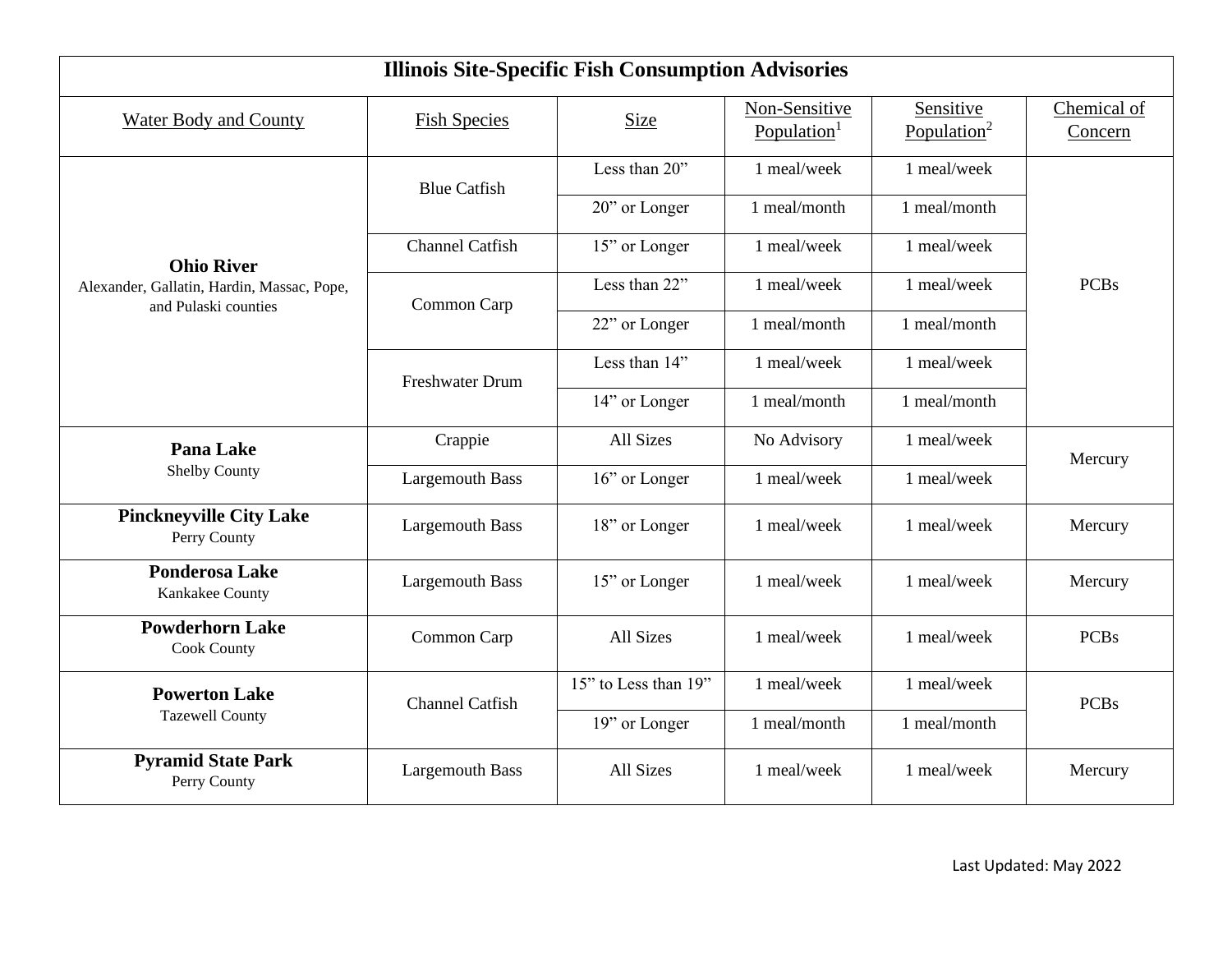| <b>Illinois Site-Specific Fish Consumption Advisories</b>                                                                                |                         |               |                                          |                                      |                        |  |
|------------------------------------------------------------------------------------------------------------------------------------------|-------------------------|---------------|------------------------------------------|--------------------------------------|------------------------|--|
| <b>Water Body and County</b>                                                                                                             | <b>Fish Species</b>     | <b>Size</b>   | Non-Sensitive<br>Population <sup>1</sup> | Sensitive<br>Population <sup>2</sup> | Chemical of<br>Concern |  |
| <b>Raccoon Lake</b><br><b>Marion County</b><br><b>ADVISORY REMOVED</b>                                                                   | <b>COMMON CARP</b>      |               |                                          |                                      | <b>PCBs</b>            |  |
| <b>Randolph County Lake</b><br><b>Randolph County</b>                                                                                    | <b>Largemouth Bass</b>  | All Sizes     | 1 meal/week                              | 1 meal/month                         | Mercury                |  |
| <b>Red Hills Lake</b><br><b>Lawrence County</b>                                                                                          | <b>Largemouth Bass</b>  | All Sizes     | 1 meal/week                              | 1 meal/month                         | Mercury                |  |
| <b>Rock River</b><br>Henry, Lee, Ogle, Rock Island, Whiteside, and<br>Winnebago counties<br><b>Entire River</b>                          | <b>Smallmouth Bass</b>  | 16" or Longer | 1 meal/week                              | 1 meal/week                          | Mercury                |  |
| <b>Rock River</b><br>Henry, Lee, Ogle, Rock Island, Whiteside, and<br>Winnebago counties<br>Fordham (Rockford) Dam to Milan Steel<br>Dam | <b>Flathead Catfish</b> | 20" or Longer | 1 meal/week                              | 1 meal/week                          | Mercury                |  |
| <b>Rock River</b>                                                                                                                        | <b>Channel Catfish</b>  | 16" or Longer | 1 meal/week                              | 1 meal/week                          |                        |  |
| Winnebago County                                                                                                                         | Common Carp             | Less than 23" | 1 meal/week                              | 1 meal/week                          | <b>PCBs</b>            |  |
| State Line to Fordham (Rockford) Dam                                                                                                     |                         | 23" or Longer | 1 meal/month                             | 1 meal/month                         |                        |  |
| <b>Rock River</b><br>Henry, Lee, Ogle, Rock Island, Whiteside, and                                                                       | <b>Channel Catfish</b>  | 16" or Longer | 1 meal/week                              | 1 meal/week                          |                        |  |
| Winnebago counties<br>Fordham (Rockford) Dam to Milan Steel<br>Dam                                                                       | Common Carp             | 20" or Longer | 1 meal/month                             | 1 meal/month                         | <b>PCBs</b>            |  |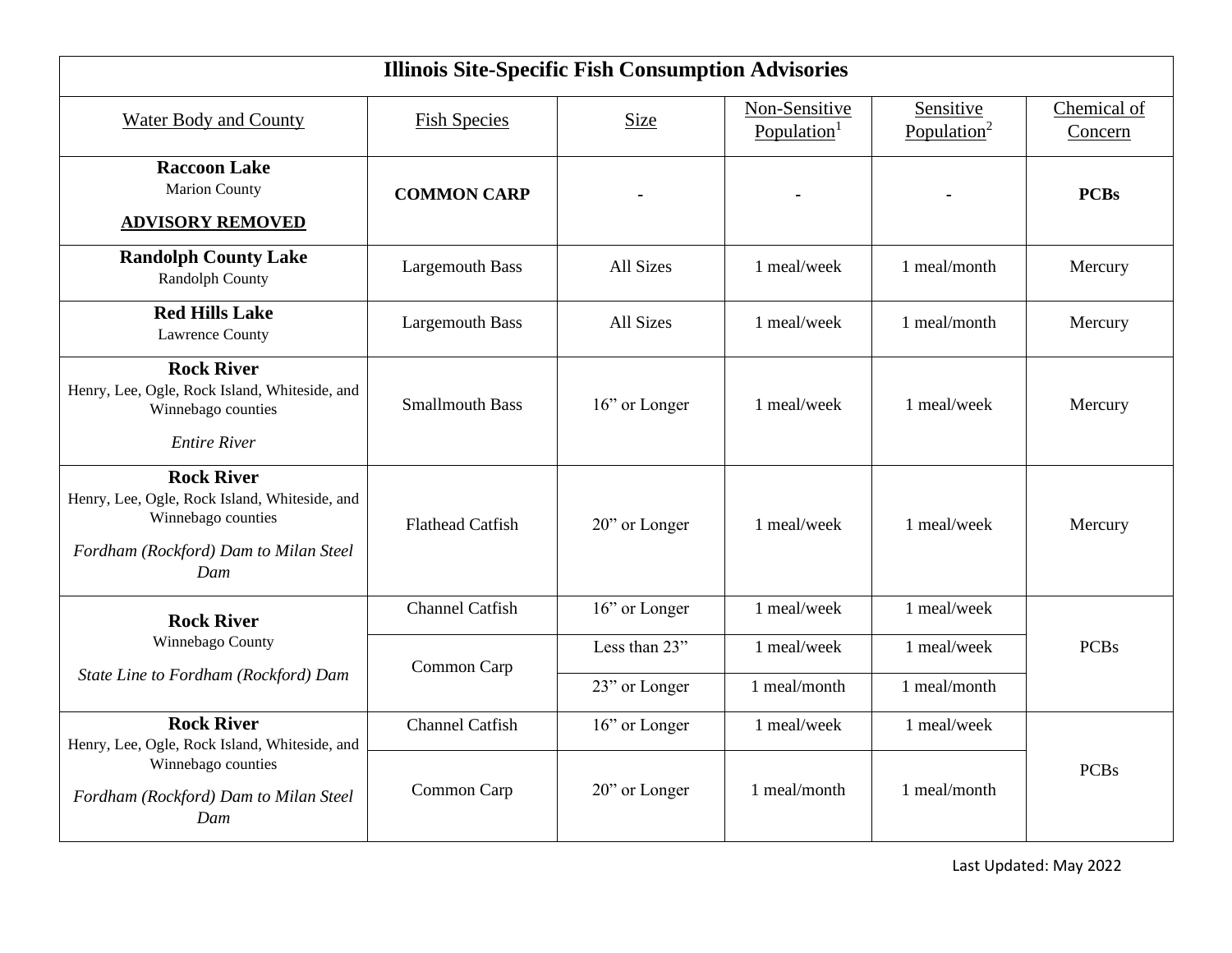| <b>Illinois Site-Specific Fish Consumption Advisories</b>                    |                                                |                  |                                          |                                      |                        |  |
|------------------------------------------------------------------------------|------------------------------------------------|------------------|------------------------------------------|--------------------------------------|------------------------|--|
| <b>Water Body and County</b>                                                 | <b>Fish Species</b>                            | Size             | Non-Sensitive<br>Population <sup>1</sup> | Sensitive<br>Population <sup>2</sup> | Chemical of<br>Concern |  |
| <b>Rock River</b><br>Rock Island County                                      | Channel Catfish,<br><b>White Bass</b>          | All Sizes        | 1 meal/week                              | 1 meal/week                          | <b>PCBs</b>            |  |
| Milan Steel Dam to Mississippi Dam                                           | Common Carp                                    | All Sizes        | 1 meal/month                             | 1 meal/month                         |                        |  |
| <b>Saganashkee Slough</b><br><b>Cook County</b>                              | <b>Channel Catfish</b>                         | 18" or Longer    | 1 meal/week                              | 1 meal/week                          | <b>PCBs</b>            |  |
| <b>Salt Creek - Des Plaines River</b><br><b>Basin</b>                        | Common Carp                                    | Less than 24"    | 1 meal/month                             | 1 meal/month                         | <b>PCBs</b>            |  |
| Cook and DuPage counties                                                     |                                                | 24" or Longer    | 6 meals/year                             | 6 meals/year                         |                        |  |
| <b>Sam Parr Lake</b>                                                         | Crappie                                        | <b>All Sizes</b> | No Advisory                              | 1 meal/week                          | Mercury                |  |
| Jasper County                                                                | <b>Largemouth Bass</b>                         | 12" or Longer    | 1 meal/week                              | 1 meal/month                         |                        |  |
| <b>Sangamon River</b><br>Macon and Sangamon counties<br>Lake Decatur to Roby | Common Carp                                    | All Sizes        | 1 meal/month                             | 1 meal/month                         | <b>PCBs</b>            |  |
| <b>Sangamon River</b><br>Cass, Macon, Mason, Menard, and Sangamon            |                                                | Less than 21"    | 1 meal/week                              | 1 meal/week                          |                        |  |
| counties<br>Lake Decatur to Illinois River                                   | <b>Channel Catfish</b>                         | 21" or Longer    | 1 meal/month                             | 1 meal/month                         | <b>PCBs</b>            |  |
| <b>Siloam Springs Lake</b><br><b>Adams County</b>                            | Bluegill,<br>Largemouth Bass,<br>White Crappie | All Sizes        | 1 meal/week                              | 1 meal/month                         | Mercury                |  |
|                                                                              | <b>Channel Catfish</b>                         | All Sizes        | No Advisory                              | 1 meal/week                          |                        |  |
| <b>Silver Lake</b><br><b>McHenry County</b>                                  | <b>Largemouth Bass</b>                         | 16" or Longer    | 1 meal/week                              | 1 meal/month                         | Mercury                |  |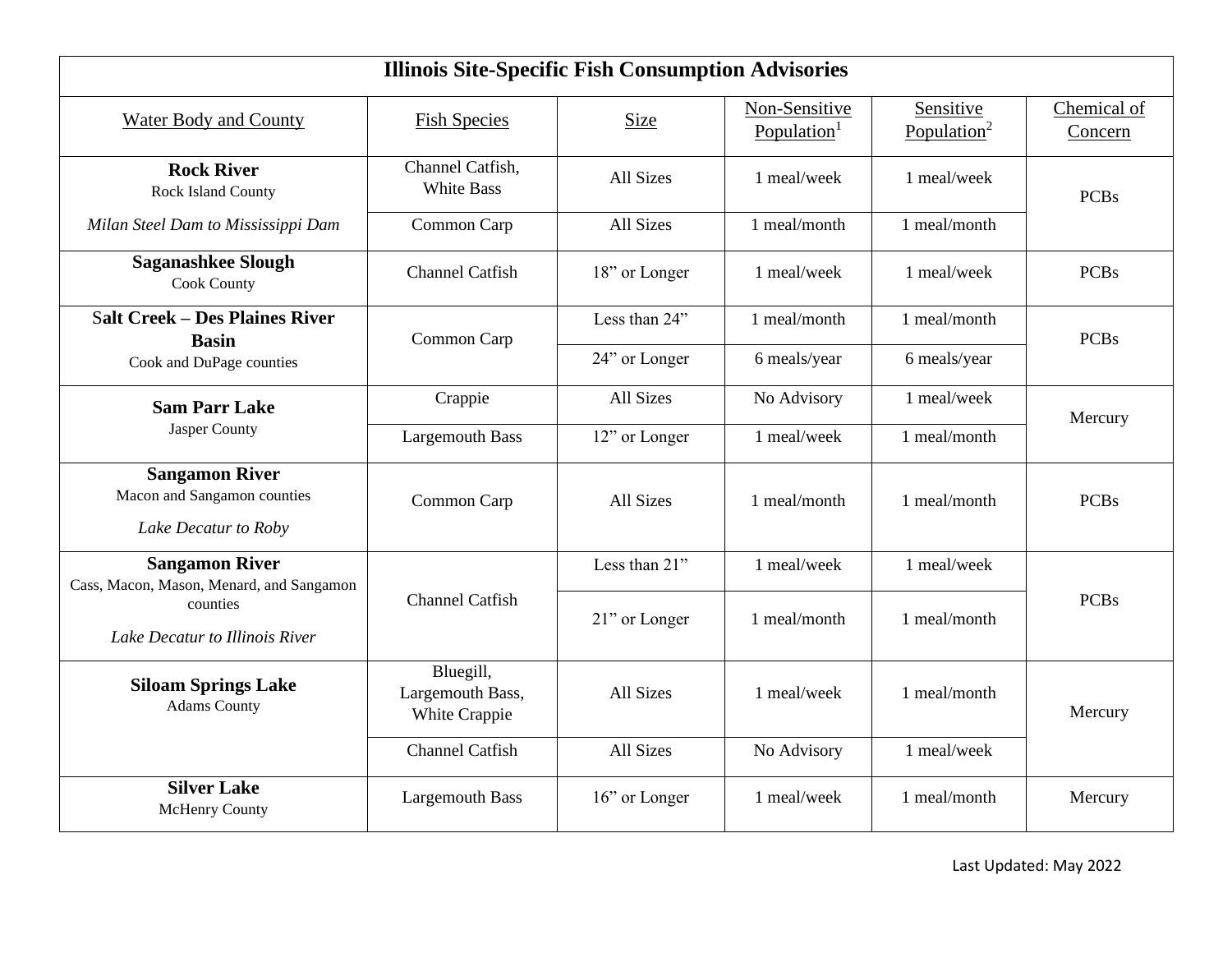| <b>Illinois Site-Specific Fish Consumption Advisories</b>                      |                        |               |                             |                                      |                        |  |
|--------------------------------------------------------------------------------|------------------------|---------------|-----------------------------|--------------------------------------|------------------------|--|
| <b>Water Body and County</b>                                                   | <b>Fish Species</b>    | Size          | Non-Sensitive<br>Population | Sensitive<br>Population <sup>2</sup> | Chemical of<br>Concern |  |
| <b>Spoon River</b><br>Fulton, Knox, Peoria, and Stark counties                 | <b>Smallmouth Bass</b> | 13" or Longer | 1 meal/week                 | 1 meal/month                         | Mercury                |  |
| <b>Spring Creek – Sangamon River</b><br><b>Basin</b><br><b>Sangamon County</b> | Common Carp            | All Sizes     | 1 meal/week                 | 1 meal/week                          | <b>PCBs</b>            |  |
| <b>Sterling Lake</b><br>Lake County                                            | <b>Largemouth Bass</b> | All Sizes     | 1 meal/week                 | 1 meal/week                          | Mercury                |  |
| <b>Sycamore Lake</b>                                                           | <b>Channel Catfish</b> | 23" or Longer | 1 meal/week                 | 1 meal/week                          | <b>PCBs</b>            |  |
| DeKalb County                                                                  | Common Carp            | All Sizes     | 1 meal/week                 | 1 meal/week                          |                        |  |
|                                                                                | <b>Black Crappie</b>   | Less than 8"  | No Advisory                 | 1 meal/week                          |                        |  |
|                                                                                |                        | 8" or Longer  | 1 meal/week                 | 1 meal/month                         |                        |  |
| <b>Thompson Lake</b><br><b>Fulton County</b>                                   | Common Carp            | All Sizes     | No Advisory                 | 1 meal/week                          | Mercury                |  |
|                                                                                | <b>Largemouth Bass</b> | All Sizes     | 1 meal/week                 | 1 meal/month                         |                        |  |
|                                                                                | Bluegill               | 7" or Longer  | No Advisory                 | 1 meal/week                          |                        |  |
| <b>Vermillion River - Wabash River</b><br><b>Basin</b>                         | <b>Channel Catfish</b> | 16" or Longer | 1 meal/week                 | 1 meal/week                          | <b>PCBs</b>            |  |
| Vermilion and Champaign counties                                               | Common Carp            | 26" or Longer | 1 meal/week                 | 1 meal/week                          |                        |  |